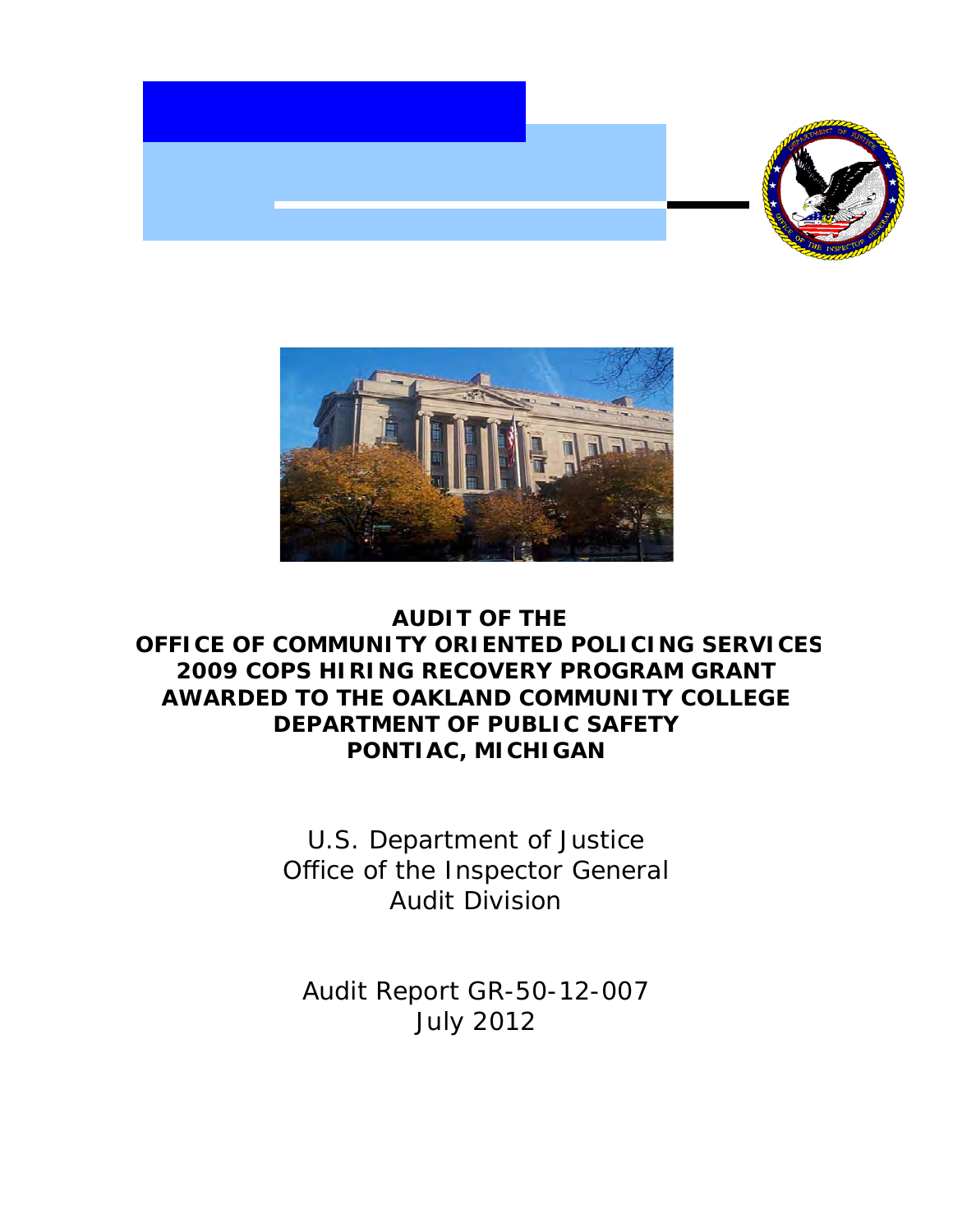# **2009 COPS HIRING RECOVERY PROGRAM GRANT PONTIAC, MICHIGAN AUDIT OF THE OFFICE OF COMMUNITY ORIENTED POLICING SERVICES AWARDED TO THE OAKLAND COMMUNITY COLLEGE DEPARTMENT OF PUBLIC SAFETY**

### **EXECUTIVE SUMMARY**

 funding directly to agencies having primary law enforcement authority to capacity and crime-prevention efforts. The grants were to provide transparency in government spending. One of the ways the Recovery Act The Office of the Inspector General, Audit Division, has completed an audit of the Office of Community Oriented Policing Services (COPS) Hiring Recovery Program (CHRP) grant number 2009-RK-WX-0454 in the amount of \$204,468 awarded to the Oakland Community College (OCC), Department of Public Safety. The CHRP grants were designed to provide create and preserve jobs and to increase their community policing 100 percent funding for approved entry-level salaries and fringe benefits for 3 years for newly hired, full-time sworn officers (including filling existing unfunded vacancies), or to rehire officers who have been laid off or are scheduled to be laid off on a future date as a result of local budget cuts. The CHRP program was part of the American Recovery and Reinvestment Act (Recovery Act), which was a direct response to the economic crisis and had three immediate goals: (1) create new jobs and save existing ones, (2) spur economic activity and invest in long–term growth, and (3) foster unprecedented levels of accountability and intended to achieve those goals was by making additional funds available for federal contracts, grants, and loans.

 funding for one new officer for 3 years. The OCC Department of Public Safety is located in Pontiac, Michigan, approximately 48 miles north of Detroit. Its staff of 25 sworn law enforcement officers provides police services to five OCC campuses and two business office locations in Auburn Hills, Bloomfield Hills, Farmington Hills, Pontiac, Royal Oak, Southfield, and Waterford, Michigan. According to the application, the state of Michigan declared that the grantee is located in an economically or financially distressed area. The purpose of the grant was to provide the OCC's Department of Public Safety with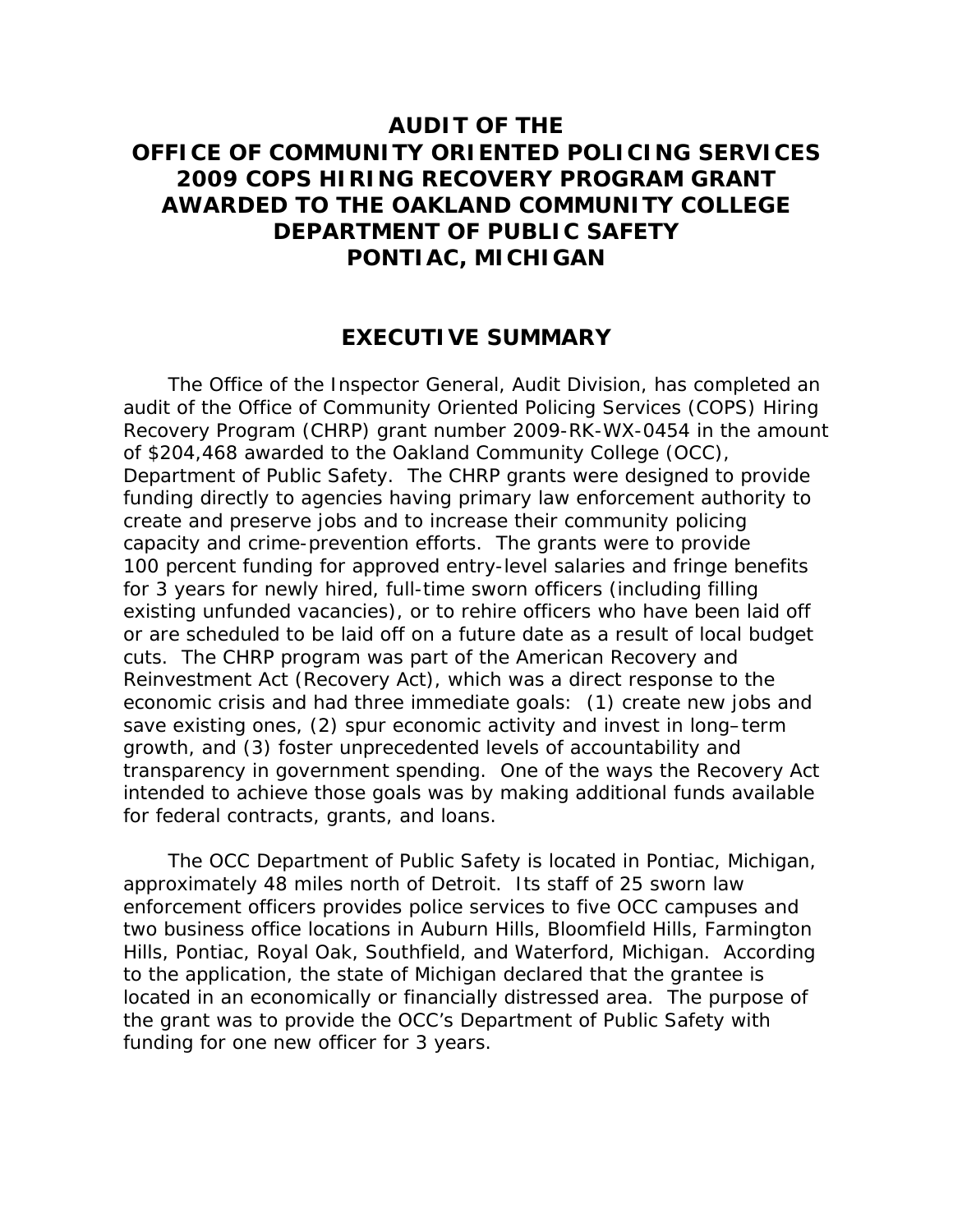accomplishments. We also reviewed the accuracy of information the and monitoring of subgrantees and contractors were not applicable to this The purpose of this audit was to determine whether reimbursements claimed for costs under the grant were allowable; supported; and in accordance with applicable laws, regulations, guidelines, and terms and conditions of the grant; and to determine program performance and grantee provided in the grant application. The objective of our audit was to review performance in the following areas: (1) internal control environment; (2) drawdowns; (3) grant expenditures, including personnel costs; (4) budget management and control; (5) matching funds; (6) property management; (7) indirect costs; (8) program income; (9) federal financial, progress, and Recovery Act reports; (10) grant requirements, including those related to community policing, supplanting, and retention; (11) program performance and accomplishments; and (12) monitoring of subgrantees and contractors. We determined that matching funds, property management, indirect costs, program income, grant.

As of March 31, 2012, the grantee had drawn down \$109,654 and recorded expenditures of \$126,079 in its grant accounting records. Based on interviews and our examination of OCC's grant accounting records, required reports, and operating policies and procedures, we found:

- The expenditures for payroll and fringe benefits were properly authorized, classified, and adequately supported.
- OCC grant drawdowns were supported and grant expenditures appropriately exceeded grant drawdowns.
- The progress reports and Recovery Act reports were generally submitted in a timely manner and accurately reflected hiring data.
- students and staff. OCC Public Safety Department personnel were actively engaged in numerous community policing activities that involved both
- There was no indication that OCC used federal funds to supplant existing funds.

However, we identified several internal control deficiencies, as well as errors in the information provided in the grant application. Our audit revealed the following: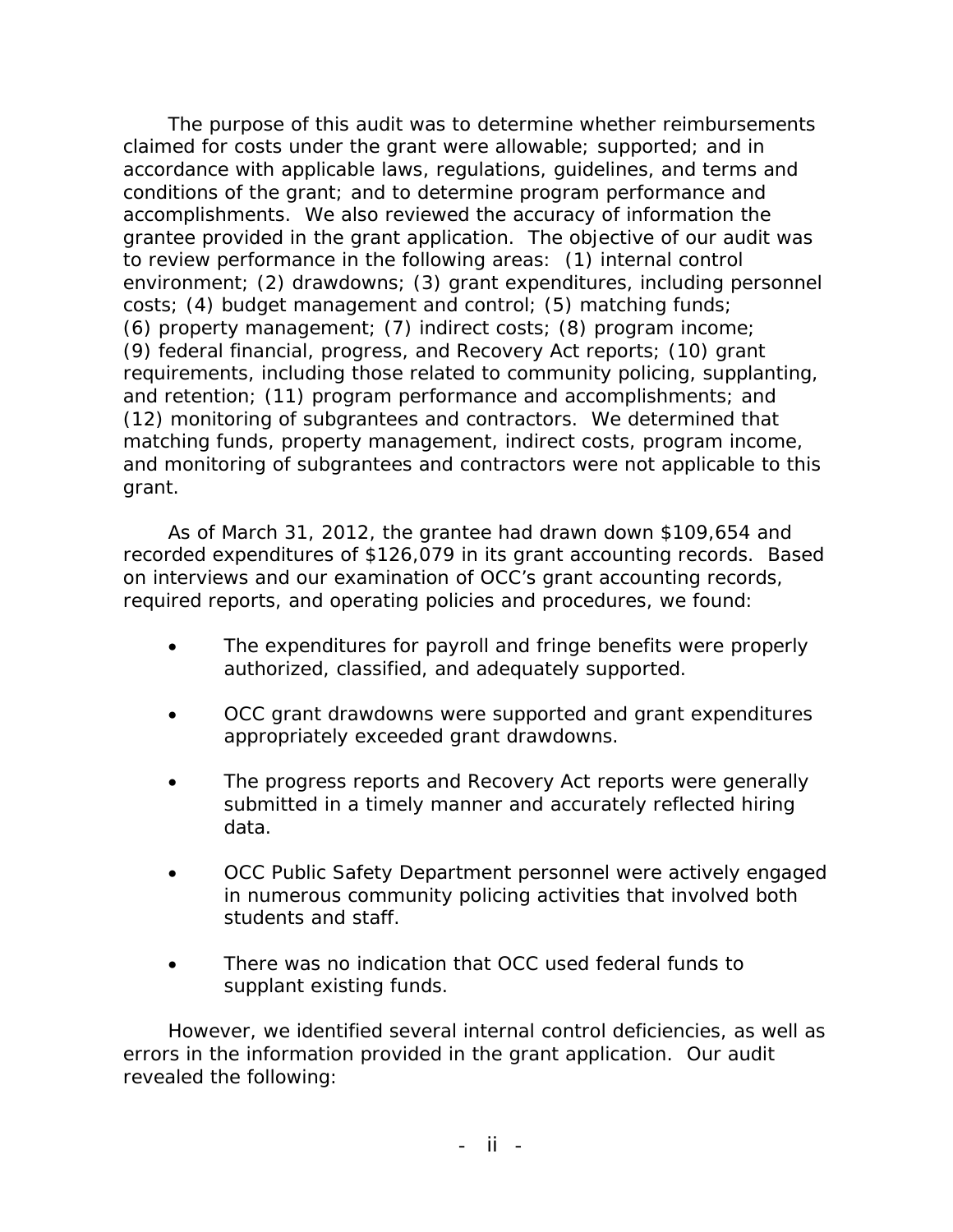- grant application and were able to trace the information to jurisdictional revenue and we identified differences in the unemployment rates for 2008 and 2009. In addition, the OCC We reviewed 100 percent of the information provided in the source documentation in all but three instances. Specifically, the grantee reported higher numbers for fiscal year 2009 Director of Public Safety stated he was unable to obtain documentation from the city of Pontiac to substantiate the percentage of sworn officers reported laid off.
- on completing this part of the application. While the Director Oakland County. COPS Office officials stated that while they We observed that while the OCC used the Uniform Crime Reporting (UCR) crime statistics for the city of Pontiac, Michigan, in its grant application, OCC's own UCR crime statistics as well as those published on OCC's public website were significantly lower. The OCC Director of Public Safety stated that he had requested assistance from the COPS Office did not recall who he talked to, he stated that he was advised he could report the crime statistics for the city of Pontiac or could neither confirm nor deny that OCC received guidance regarding application statistical content, such guidance would have been contrary to its instructions. Additionally, the COPS Office officials stated that they were not aware of any other educational CHRP grantee that was instructed it was permissible to use UCR statistics for the city in which it was located rather than its own recorded information.

 During a previous OIG audit, we asked the COPS Office for an and chances of being awarded a CHRP grant.<sup>[1](#page-3-0)</sup> At that time, institutions are actually reporting crime on campus and not assessment regarding the potential impact any overstatement of the number of crimes would have had on applicant scores COPS officials reported that possibly inflated statistics likely had a significant impact on the evaluation and scoring of the application. As a result of that audit, the COPS Office stated it had developed separate queries for subsequent grant programs to ensure that law enforcement agencies for educational crime in the surrounding city jurisdiction.

<span id="page-3-0"></span> $\overline{a}$  1 U.S. Department of Justice Office of the Inspector General, *A Review of the Grantee Selection Process for the COPS Hiring Recovery Program*, Audit Report 10-25 (May 2010).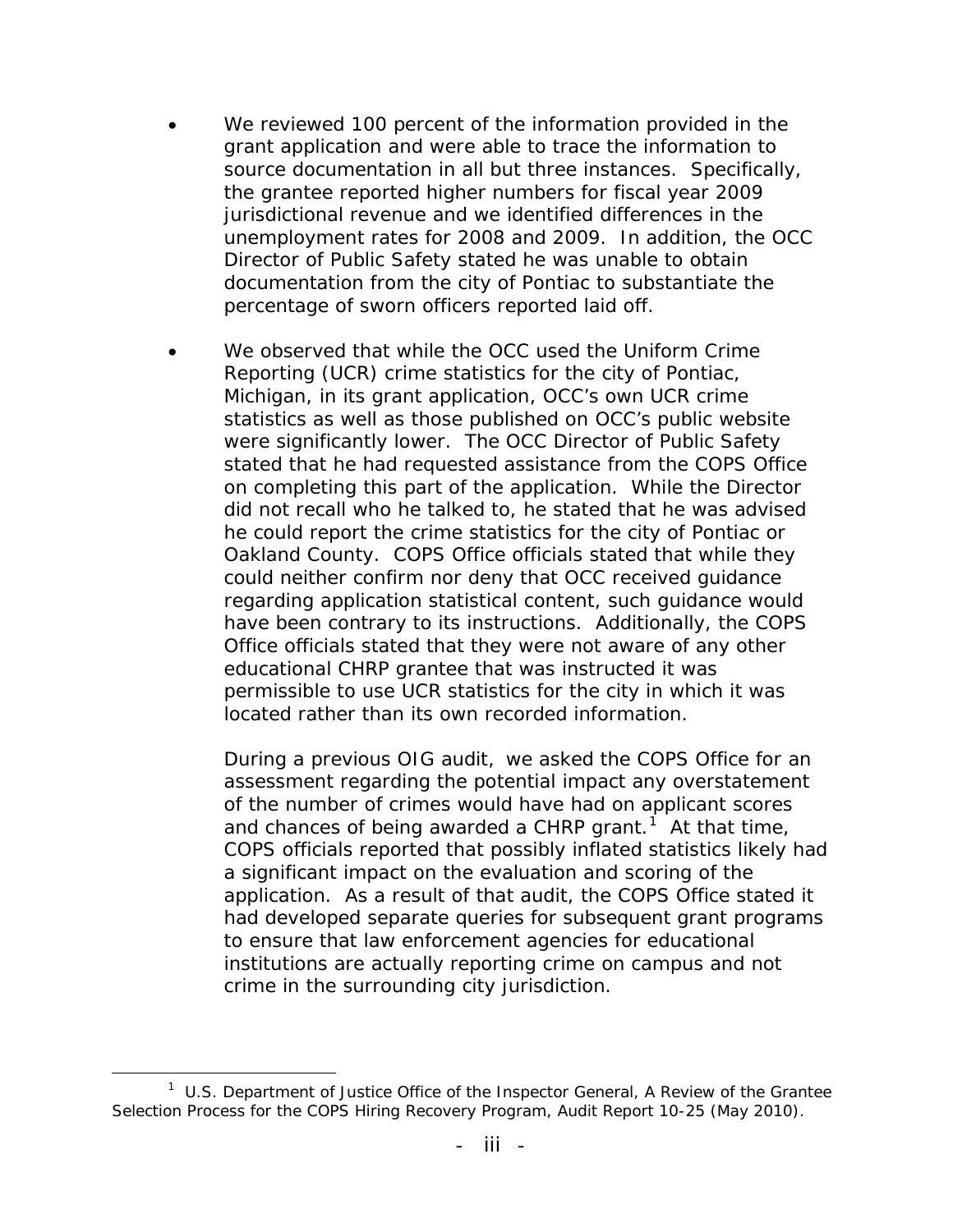and other application data against the COPS Office's formula for making awards and determined that if OCC had used that data During this audit, we reran the grantee-specific crime-related it would not have met the threshold for receipt of a CHRP grant at the time the \$204,468 award was made. However, because it is not clear whether the grantee received inaccurate guidance from the COPS Office regarding what statistics to report, we are not questioning the cost of this grant award.

- the grant manager or accountant was unavailable for an No alternate staff had been identified to ensure compliance with grant requirements and timely submission of grant reports if extended period of time. Subsequent to our review, the grantee informed us that back-up personnel were assigned to these positions.
- accounting ledgers. • Although all Federal Financial Reports (FFR) were submitted in a timely manner, the initial FFRs filed included officer salary and fringe benefit costs incurred during the quarter as shown in the overall college payroll records rather than the grant-specific
- level under the grant continues with state or local funds for a minimum of 12 months after the federal funding ends. Due to time through December 31, 2013, to utilize these funds prior to The 2009 COPS Hiring Recovery Program Grant Owner's Manual states the grantee will ensure that the increased officer staffing vacancy periods caused by turnover in the COPS funded position, OCC would not have spent at least \$44,199 when the grant was originally scheduled to end on June 30, 2012. OCC officials incorrectly believed that they would be able to utilize these funds after the grant end date to continue paying the COPS officer's salary, and that this time would count toward the 12-month retention period. As a result of our review, the OCC Director of Public Safety obtained a no-cost grant extension of the start of the retention period.

Our report contains five recommendations to address the preceding issues, which are discussed in detail in the Findings and Recommendations section of the report. Our audit objective, scope, and methodology are discussed in Appendix I.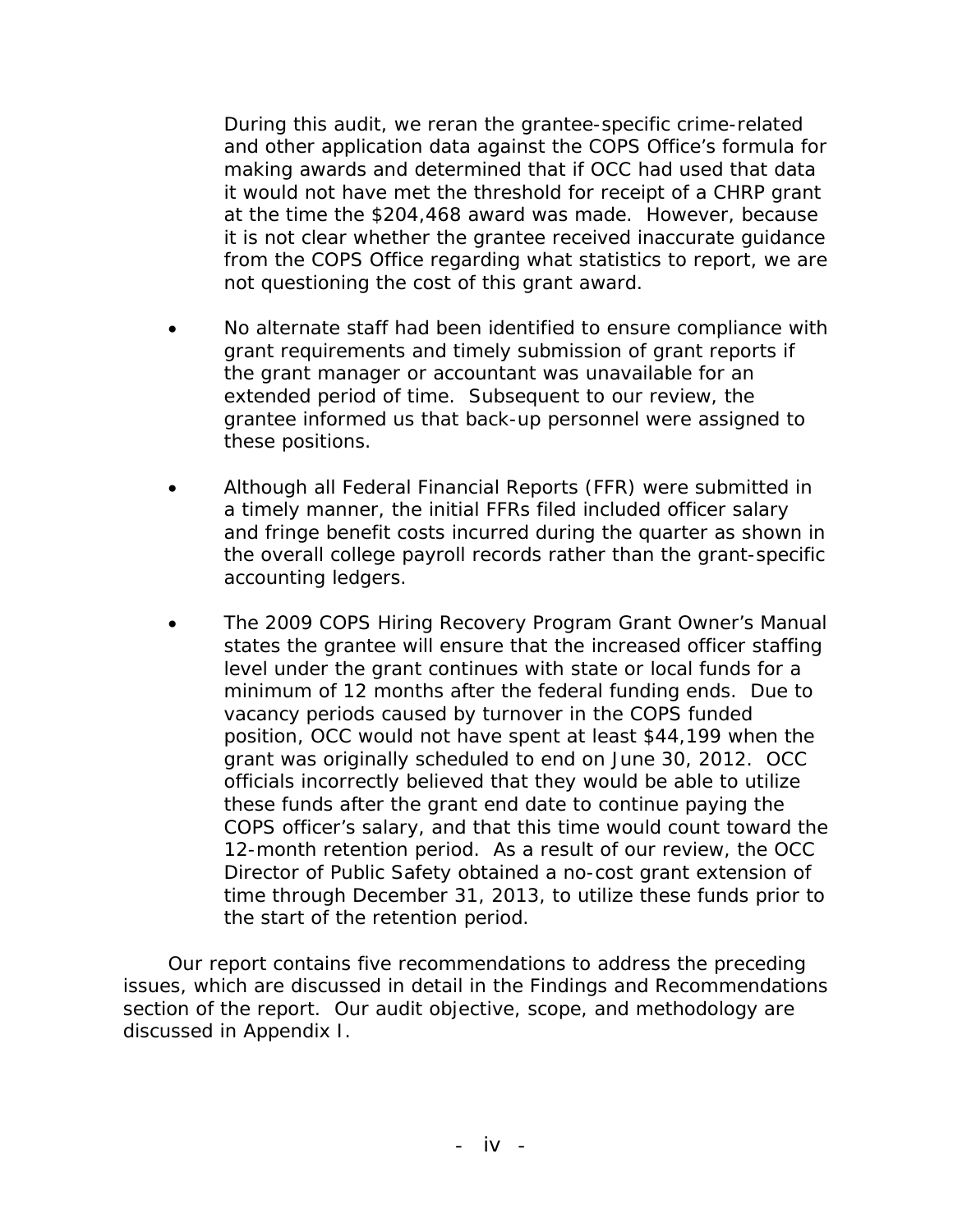# **TABLE OF CONTENTS**

| Program Performance and Accomplishments 16                                                   |
|----------------------------------------------------------------------------------------------|
|                                                                                              |
|                                                                                              |
| APPENDIX I: OBJECTIVE, SCOPE, AND METHODOLOGY  18                                            |
|                                                                                              |
| APPENDIX III: U.S. DEPARTMENT OF JUSTICE RESPONSE 23                                         |
| APPENDIX IV: OFFICE OF THE INSPECTOR GENERAL<br>ANALYSIS AND SUMMARY OF ACTIONS NECESSARY TO |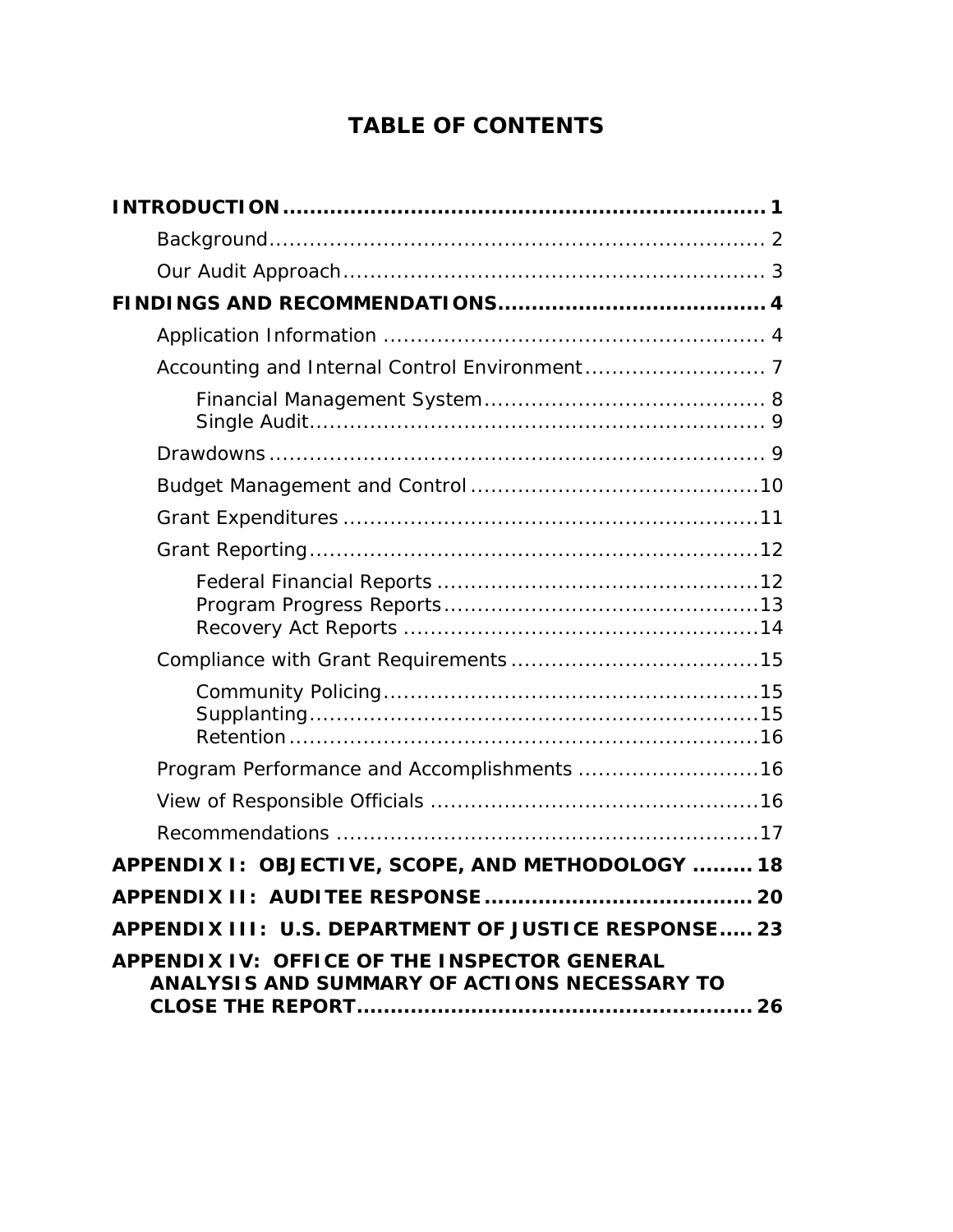### **INTRODUCTION**

 funding directly to agencies having primary law enforcement authority to grants, and loans. The Office of the Inspector General, Audit Division, has completed an audit of the Office of Community Oriented Policing Services (COPS) Hiring Recovery Program (CHRP) grant number 2009-RK-WX-0454 in the amount of \$204,468 awarded to the Oakland Community College (OCC), Department of Public Safety. The CHRP grants were designed to provide create and preserve jobs and to increase their community policing capacity and crime-prevention efforts. The grants were to provide 100 percent funding for approved entry-level salaries and fringe benefits for 3 years for newly hired, full-time sworn officers (including filling existing unfunded vacancies), or to rehire officers who have been laid off or are scheduled to be laid off on a future date as a result of local budget cuts. The CHRP program was part of the American Recovery and Reinvestment Act (Recovery Act), which was a direct response to the economic crisis and had three immediate goals: (1) create new jobs and save existing ones, (2) spur economic activity and invest in long–term growth, and (3) foster unprecedented levels of accountability and transparency in government spending. One of the ways the Recovery Act intended to achieve those goals was by making additional funds available for federal contracts,

 Pontiac, Royal Oak, Southfield, and Waterford, Michigan. According to the The OCC Department of Public Safety is located in Pontiac, Michigan, approximately 48 miles north of Detroit. Its staff of 25 sworn law enforcement officers provides police services to five campus and two business office locations in Auburn Hills, Bloomfield Hills, Farmington Hills, application, the state of Michigan declared that the grantee is located in an economically or financially distressed area. The purpose of the grant was to provide the OCC's Department of Public Safety with funding for one new officer for 3 years. Prior to the grant award, the OCC did not have 24-hour law enforcement coverage on any of its five campuses. This grant was provided to allow OCC to begin to mitigate that situation by enabling it to now provide 24-hour service on 2 of its 5 campuses.

 accomplishments. We also reviewed the accuracy of information the The purpose of this audit was to determine whether reimbursements claimed for costs under the grant were allowable; supported; and in accordance with applicable laws, regulations, guidelines, and terms and conditions of the grant; and to determine program performance and grantee provided in the grant application. The objective of our audit was to review performance in the following areas: (1) internal control environment; (2) drawdowns; (3) grant expenditures, including personnel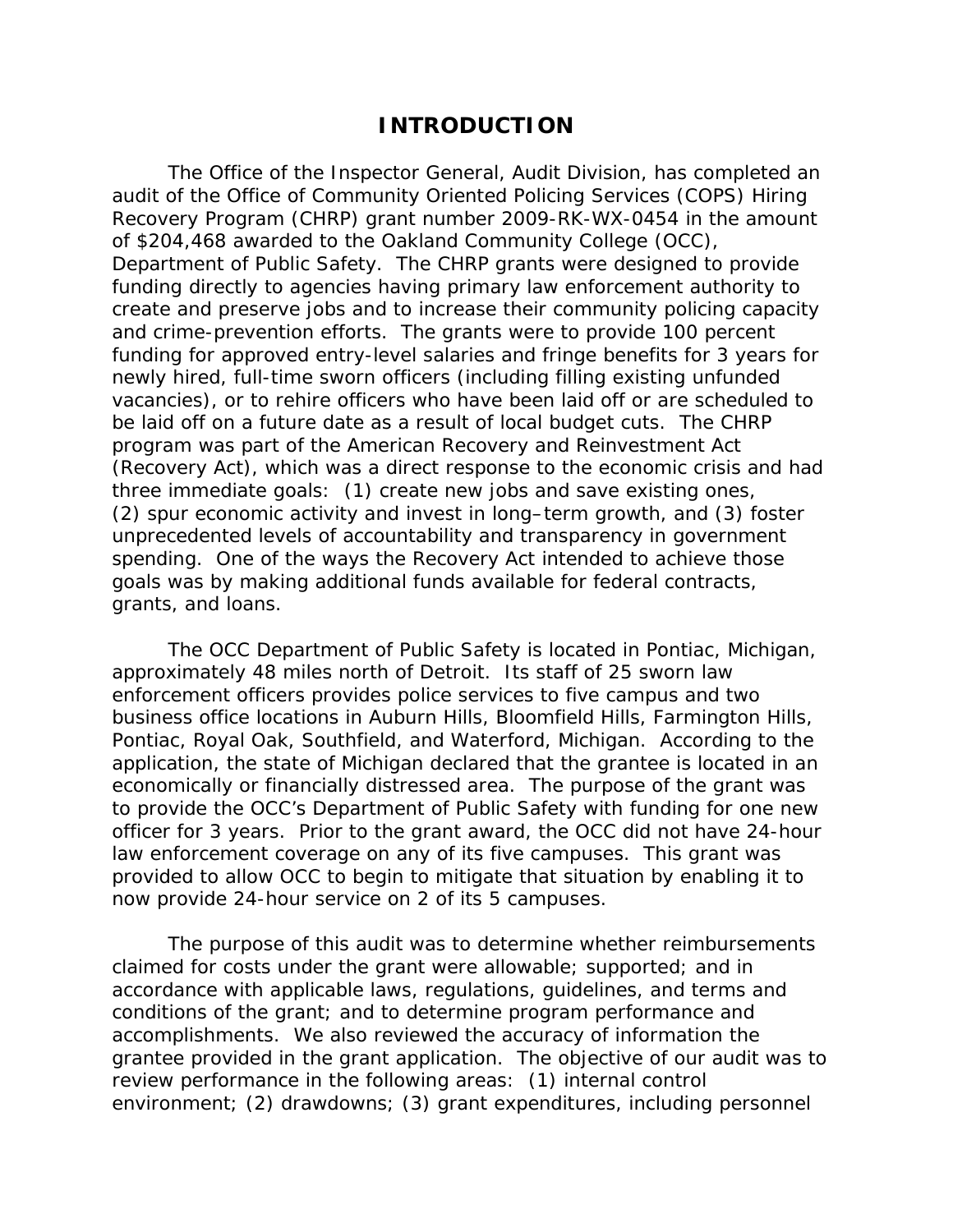and monitoring of subgrantees, and contractors were not applicable to this grant. As shown in Table 1, the OCC Department of Public Safety was given a total of \$204,468 in federal funds for this grant. costs; (4) budget management and control; (5) matching funds; (6) property management; (7) indirect costs; (8) program income; (9) federal financial, progress, and Recovery Act reports; (10) grant requirements, including those related to community policing, supplanting, and retention; (11) program performance and accomplishments; and (12) monitoring of subgrantees and contractors. We determined that matching funds, property management, indirect costs, program income,

| DEPARIMENT OF PUBLIC SAFETY |                                   |                                 |                     |
|-----------------------------|-----------------------------------|---------------------------------|---------------------|
| <b>GRANT AWARD</b>          | <b>AWARD</b><br><b>START DATE</b> | <b>AWARD</b><br><b>END DATE</b> | <b>AWARD AMOUNT</b> |
| 2009-RK-WX-0454             | 07/01/2009                        | 6/30/2012                       | \$204,468           |
|                             |                                   | Total:                          | \$204,468           |

**TABLE 1 - CHRP GRANT AWARDED TO THE OCC DEPARTMENT OF PUBLIC SAFETY**

Source: COPS

### **Background**

 campuses for calendar year 2009. The stated mission of the OCC environment for students, staff, and visitors. Services range from vehicle lockout assistance to responding to incidents such as environmental issues, OCC was opened in 1965 and is the largest of Michigan's 28 community colleges with 77,136 students enrolled across its five Department of Public Safety is to provide protection and quality service to the college community and continually strive to maintain a healthy and safe suspicious situations, and complaints of disorderly conduct. Other services include community policing, parking enforcement, escort, and patrol.

The COPS Office was established as a result of the Violent Crime Control and Law Enforcement Act of 1994 to assist law enforcement agencies in enhancing public safety through the implementation of community policing strategies in jurisdictions of all sizes across the country. Community policing represents a shift from more traditional law enforcement in that it focuses on the prevention of crime and the fear of crime on a local basis. Community policing puts law enforcement professionals on the streets and assigns them to a beat so they can build mutually beneficial relationships with the people they serve. COPS does its work principally by sharing information and making grants to police departments around the United States.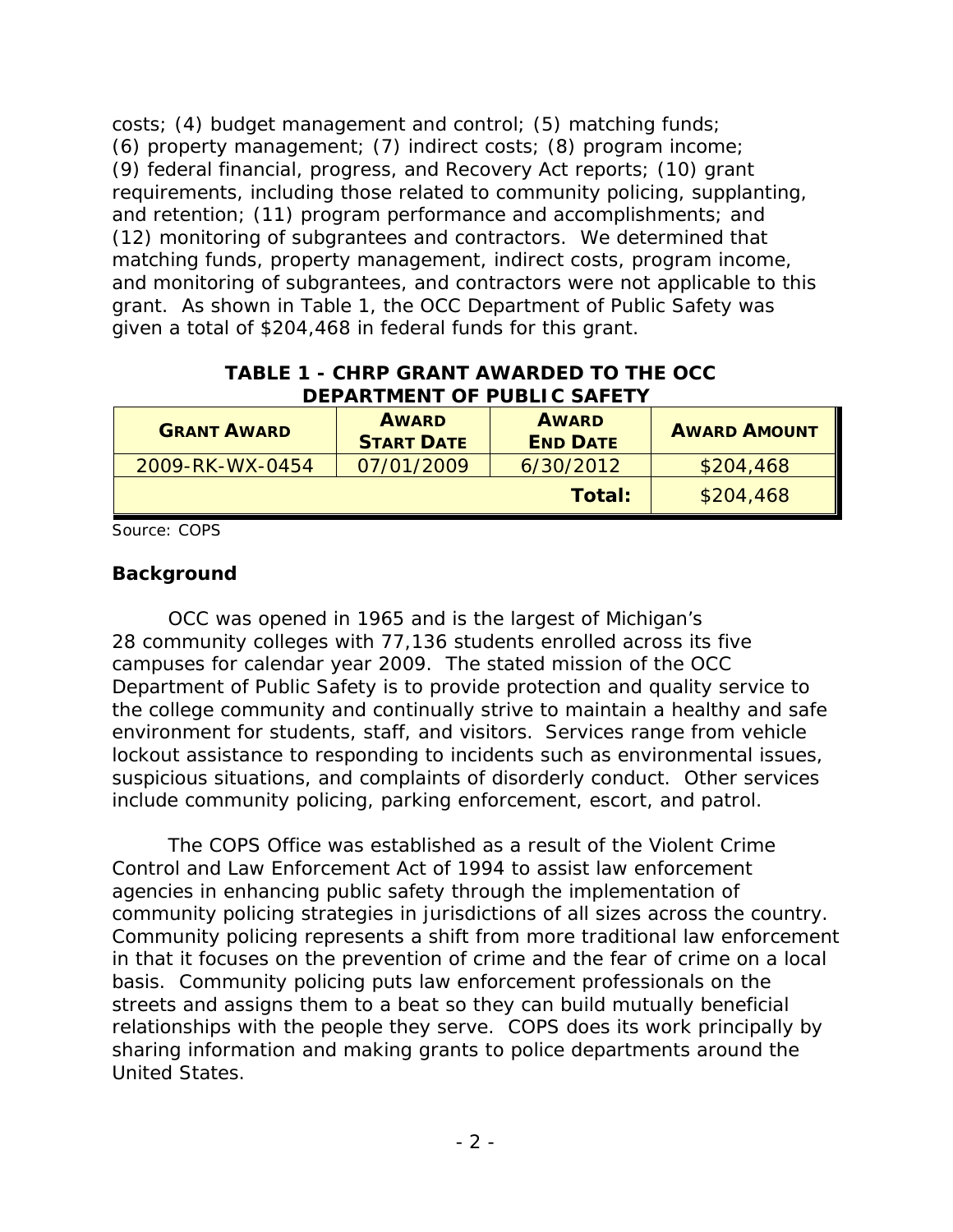create jobs. The Department received \$4 billion of Recovery Act funds to In February 2009, Congress enacted the American Recovery and Reinvestment Act of 2009 (Recovery Act) to provide a \$787 billion stimulus to the economy. One of the goals of the Recovery Act is to preserve and enhance state, local, and tribal law enforcement efforts, of which \$1 billion went to COPS for a grant program to hire and retain career law enforcement officers.

Soon after the enactment of the Recovery Act, COPS began collecting applications for grant funding. Between March 16, 2009, and April 14, 2009, COPS collected applications from more than 7,000 law enforcement agencies from around the country and U.S. territories. These agencies requested about 39,000 officer positions totaling more than \$8.3 billion, or more than 8 times the available Recovery Act funding. On July 28, 2009, COPS announced the selection of the 1,046 grantees (approximately 14 percent of the total applicants), funding 4,699 officer positions.

### **Our Audit Approach**

We tested compliance with what we consider to be the most important conditions of the grant. Unless otherwise stated in our report, the criteria we audit against are contained in the *2009 COPS Hiring Recovery Program Grant Owner's Manual* and the grant award documents.

In conducting our audit, we performed sample testing in the areas of: indirect costs, did not generate or receive program income, was not discussed in Appendix I.  $(1)$  drawdowns and  $(2)$  grant expenditures. In addition, we reviewed the timeliness and accuracy of federal financial reports (FFRs), progress reports, and Recovery Act reports; evaluated performance to grant objectives; reviewed internal controls related to the financial management system; and reviewed the accuracy of information the grantee provided in its grant application. We also performed limited work and confirmed that OCC did not purchase accountable property, receive reimbursement for required to contribute any local matching funds, and that funds were not awarded to sub-grantees or contractors. We therefore performed no testing in these areas. Our audit objectives, scope, and methodology are discussed in Appendix I.<br>- 3 - 3 -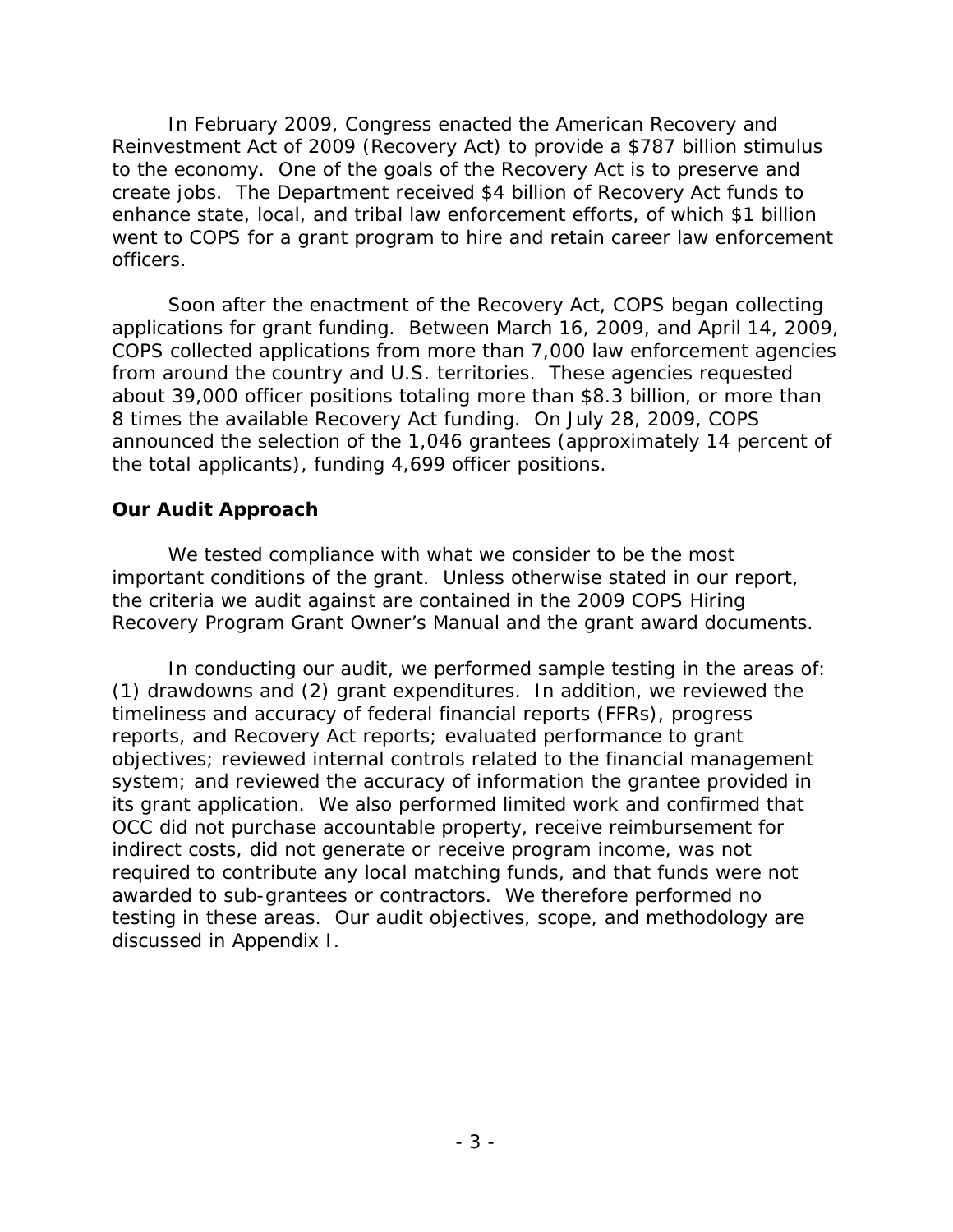# **FINDINGS AND RECOMMENDATIONS**

training to staff, and (c) establishing procedures for reporting fraud. accurate and submitted in a timely manner, the initial progress that time. Finally, due to turnover in the COPS position, and resultant periods of vacancy, without an extension of time, the OCC period ending June 30, 2012. We found that OCC's internal control environment included an adequate separation of duties, transactions were supported, and access to accounting systems was limited. However, certain information in the grant application was incorrect or could not be substantiated. Specifically, the crime statistics and financial information reported in the grant application were those for the city of Pontiac and not the OCC. The COPS Office used these statistics as a basis for awarding the grant. In addition, our audit revealed instances of weak internal controls with regard to COPS grant management. These included not: (a) formally assigning alternate personnel for periods when the grant manager and accountant might be unavailable for an extended period of time, (b) providing fraud Further, while the Recovery Act and quarterly progress reports were report, which was due January 30, 2010, was filed 3 days late. We also noted that although the FFRs were submitted in a timely manner, the initial FFRs included officer salary and fringe benefit costs that had not been posted to the grant accounting ledgers at would not have spent at least \$44,199 during the original award

We performed audit work at the OCC's Department of Public Safety located in Pontiac, Michigan, and the Finance Department located in Bloomfield Hills, Michigan, where we obtained an understanding of the accounting system and reviewed a sample of grant expenditures. We reviewed the criteria governing grant activities, including the *2009 COPS Hiring Recovery Program Grant Owner's Manual*, and relevant OMB Circulars and the Code of Federal Regulations. In addition, we reviewed grant documents, including the application, award, budgets, as well as financial, progress, and Recovery Act reports. We also interviewed key OCC personnel.

## **Application Information**

 all DOJ offices for any information they had indicating that awarding a grant COPS established eligibility standards for CHRP applicants and completed routine COPS vetting procedures on all applicants and contacted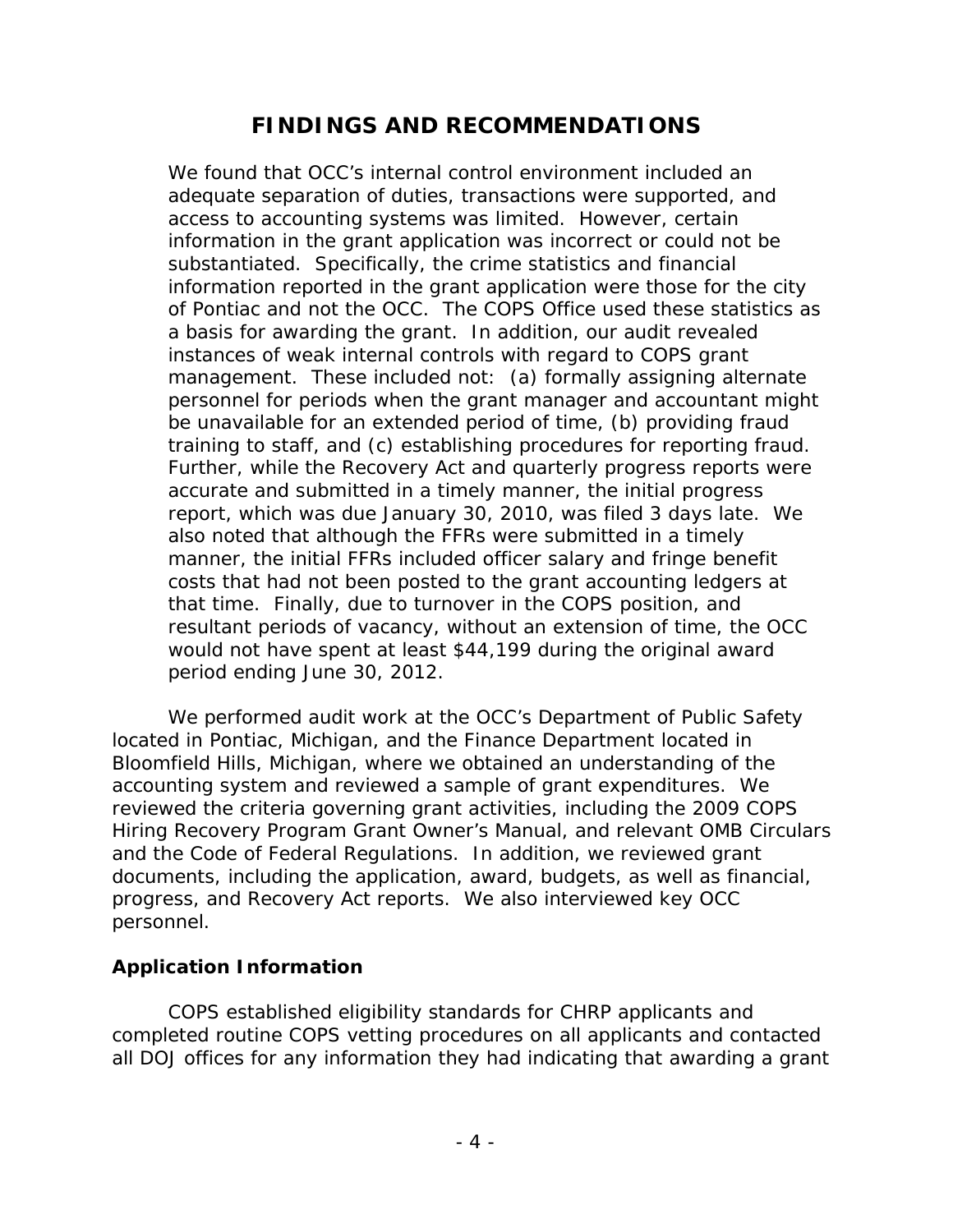to a particular agency may be inadvisable. $^2$  In addition, COPS developed and implemented an objective, data-driven methodology for scoring and ranking applicants and announced the decisions to CHRP grantees within 6 months after the Recovery Act was enacted. Generally speaking, the CHRP scoring process was designed to favor applicants in poorer economic areas with high rates of crime and more developed community policing plans. However, COPS recognized that a capping system that would limit the size of an award would distribute officers to more jurisdictions.

 Pontiac, Michigan. We also determined that the city of Pontiac, where the detailed in the application related specifically to the OCC Public Safety Based on interviews with OCC staff and our testing, we determined that general community statistics were obtained from state and federal websites and all other information, including financial information, crime statistics and percent of sworn officers laid off, were those of the city of OCC Department of Public Safety is headquartered and Bloomfield Hills, where the OCC Finance Offices are located are all located in Oakland County, Michigan. We also confirmed that community policing activities Department and not to the city of Pontiac.

the information to source documentation in all but three instances. the information to source documentation in all but three instances.<br>Specifically, in the grant application the grantee reported that: We reviewed 100 percent of the information provided in the grant application detailing the need for federal assistance and were able to trace

- indicated that locally generated revenue was \$29,678,651; Its FY 2009 locally generated jurisdictional revenue was \$59,092,921. However, the source documents provided by the OCC Finance Department from the City of Pontiac's website
- 26.2 percent, respectively; and The unemployment rates for January 2008 and January 2009 were 6.6 percent and 10.3 percent, respectively. However, the source documents from the Bureau of Labor Statistics were 6.5 percent and 10.7 percent, respectively, for Oakland County, and those for the city of Pontiac showed 17.1 percent and
- was given to him by the city of Pontiac. In response to our Twenty-six percent of sworn law enforcement personnel were laid off. The OCC Director of Public Safety stated this number

<u>.</u>

<span id="page-10-0"></span><sup>&</sup>lt;sup>2</sup> These Department offices included the U.S. Attorneys' Offices, the Civil Rights Division, the OIG Investigations Division, the OJP Office of Civil Rights, the DOJ Public Integrity Section, and the Criminal Division.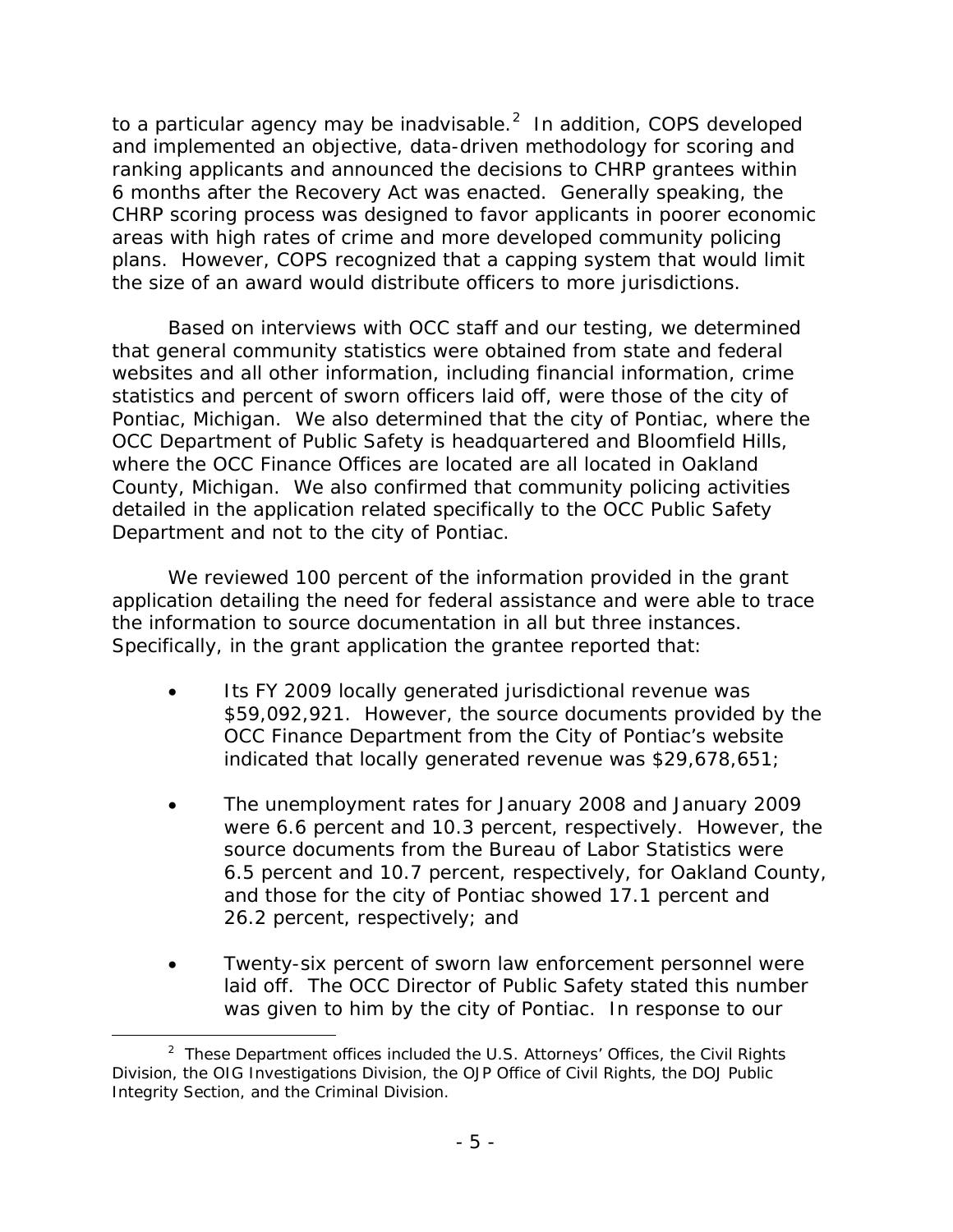request, he stated he followed up with the city to a response and therefore could not provide support for this not be substantiated. He also confirmed that the OCC had not obtain documentation to verify this statistic but did not receive statistic. Consequently, the accuracy of the information could laid off any officers during FYs 2008 or 2009.

 located in the surrounding suburbs and census bureau data showed that the In addition, as previously noted, the OCC generally reported financial and statistical data for the city of Pontiac. We noted that the 23 percent poverty rate reported in the application was supported by census bureau data for the city of Pontiac. However, OCC's student campuses were all poverty rate for Oakland County was 5 percent.

and the OCC Finance Department are located in surrounding communities. grant supervisor, it was decided to use the statistics for the city of Pontiac. Reporting (UCR) statistics for the city in which it was located rather than its Our review of the crime statistics reported in the grant application also revealed discrepancies. While the main office of the OCC Department of Public Safety is located in Pontiac, Michigan, all OCC campus locations The OCC Director of Public Safety stated that he called the COPS Helpline and was verbally informed by COPS that he could use the crime statistics reported by the city of Pontiac or those of Oakland County in the grant application. However, the Director could provide no documentation confirming these directions, nor recall to whom he spoke when he called COPS for assistance in filling out the grant application. The OCC Director of Public Safety further explained that in conjunction with the OCC's in-house COPS Office officials stated that while they could neither confirm nor deny that OCC received guidance regarding application statistical content, such guidance would have been contrary to its instructions. Additionally, the COPS officials stated that they were not aware of any other educational CHRP grantee that was instructed it was permissible to use Uniform Crime own recorded information.

As shown in Table 2, we observed that the OCC's campus UCR crime statistics reported to the FBI, as well as those published on OCC's public website were significantly lower than those for the city of Pontiac, Michigan, which were used in its grant application.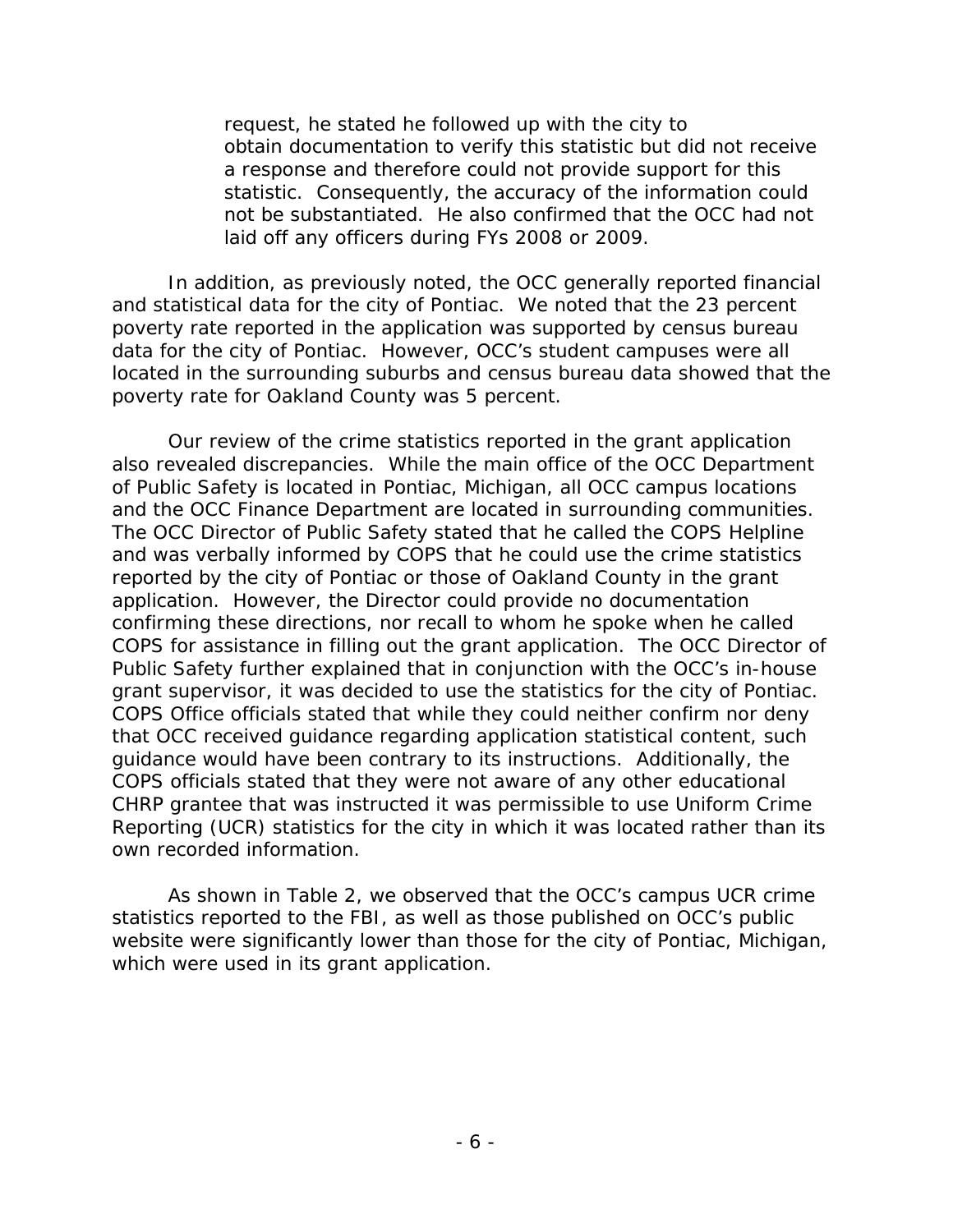# **TABLE 2 – COMPARISON OF CY 2008 UNIFORM CRIME STATISTICS CITY OF PONTIAC AND**

| <b>Type of Crime</b> | <b>City of Pontiac</b> | <b>OCC's UCR data</b><br>on FBI's Website |
|----------------------|------------------------|-------------------------------------------|
| criminal homicide    | 21                     |                                           |
| forcible rape        | 127                    | ົງ:                                       |
| robbery              | 371                    |                                           |
| aggravated assault   | 1306                   |                                           |
| burglary             | 1335                   |                                           |
| larceny              | 505                    | 56                                        |
| motor vehicle theft  | 556                    |                                           |

## **OCC DEPARTMENT OF PUBLIC SAFETY**

Source: OCC's grant application and FBI's public website

a CHRP grant.<sup>4</sup> At that time, COPS officials reported that possibly inflated statistics likely had a significant impact on the evaluation and scoring of the developed separate queries for subsequent grant programs to ensure that crime on campus and not crime in the surrounding city jurisdiction. During a previous OIG audit, we asked the COPS Office for an assessment regarding the potential impact any overstatement of the number of crimes would have had on applicant scores and chances of being awarded application. As a result of that audit, the COPS Office stated it had law enforcement agencies for educational institutions are actually reporting

 have met the threshold for receipt of a CHRP grant at the time the \$204,468 award was made. However, because it is not clear whether the statistics to report, we are not questioning the cost of this grant award. We believe that OCC should have completed the application using its own information and data. During this audit, we reran the grantee-specific crime and other application data against the COPS Office's formula for making awards and determined that if OCC had used that data it would not grantee received inaccurate guidance from the COPS Office on what

### **Accounting and Internal Control Environment**

<u>.</u>

We reviewed the OCC's financial management system, and its policies and procedures to assess its risk of non-compliance with laws, regulations, guidelines, and terms and conditions of the grant. To further assess risk, we obtained an understanding of the reporting process, examined grant

<span id="page-12-0"></span> $3$  Although no rapes were reflected in the FBI UCR data, OCC's own public website reported 2 forcible rapes. We have included that information herein as an official statistic.

<span id="page-12-1"></span> 4 U.S. Department of Justice Office of the Inspector General, *A Review of the Grantee Selection Process for the COPS Hiring Recovery Program*, Audit Report 10-25 (May 2010).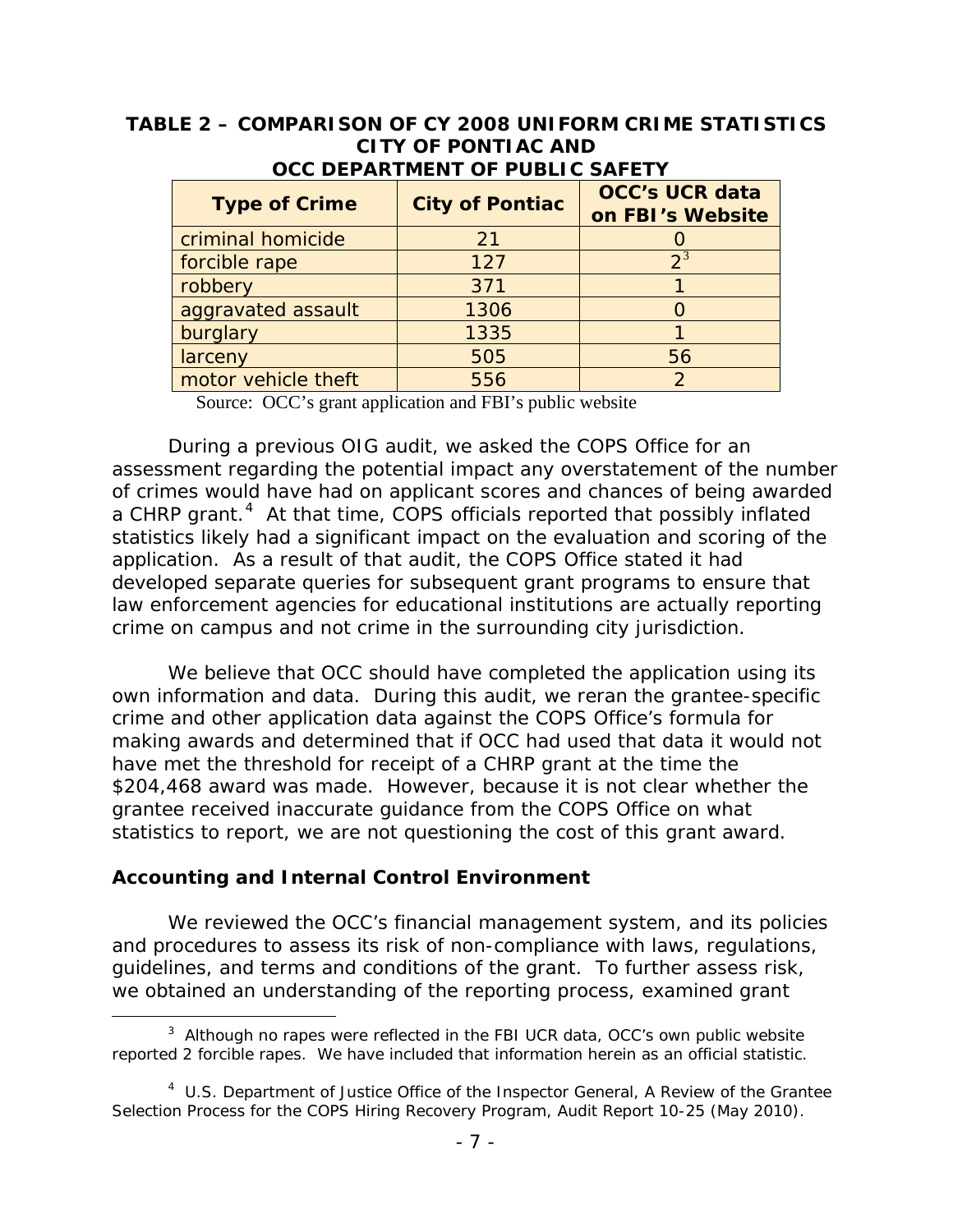sections. records and reports prepared by OCC, and interviewed OCC personnel regarding award charges. Our testing revealed internal control, accounting, and reporting deficiencies, as well as errors in reported application statistics and financial information that are explained in more detail in the following

## *Financial Management System*

 business practices. These included: The OCC Department of Public Safety maintains its accounting records in an automated system. Based on our review of the financial management system and interviews with both college and public safety department personnel, we found that OCC's internal control environment included an adequate separation of duties, and access to accounting systems was limited. However, we identified several weaknesses that could be addressed to provide better internal controls and would be good

 the grant manager or accountant was unavailable for an No alternate staff had been identified to ensure compliance with grant requirements and timely submission of grant reports if extended period of time. Subsequent to our review, the grantee informed us that back-up personnel were assigned to these positions.

 Finance Department positions because of the small number of During the exit conference, an OCC official stated that there was no formally assigned back-up person for any of the OCC staff and that it had always been unofficially understood that the supervisor would fulfill staff responsibilities in the event of an extended absence. In response to our review, the grantee provided the name of the specific supervisor who would function as the back-up person.

 with accounting transactions for the grant. Additionally, no procedures had been established to report suspected fraud to No fraud training had been completed by staff of OCC involved upper management.

Although procedures specific to these areas of weakness are not required by the grant award, we believe that OCC can strengthen its internal control environment by addressing these issues.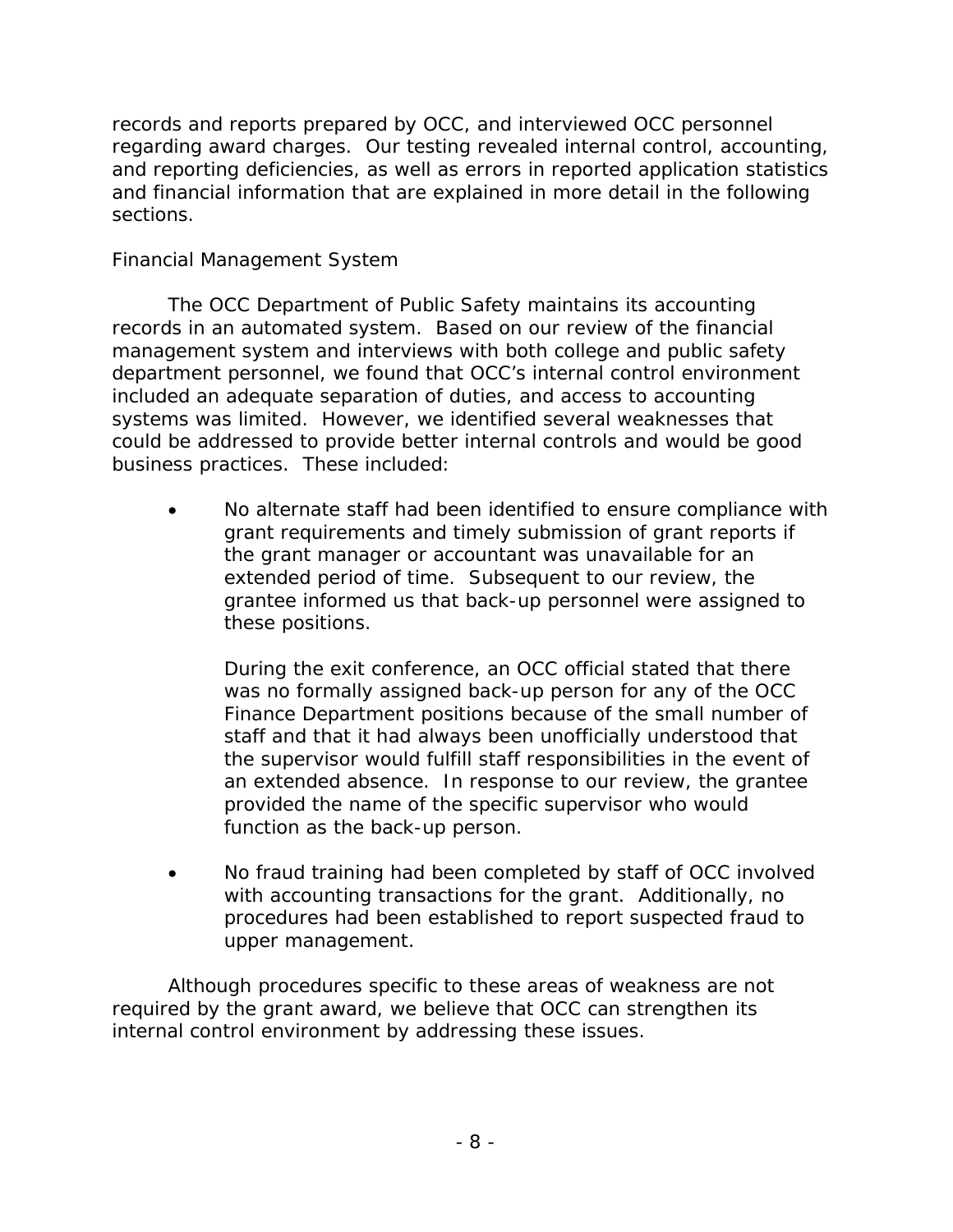### *Single Audit*

 2010. The results of this audit were reported in the Single Audit Report prepared in compliance with Government Auditing Standards issued by the entities that expend \$500,000 or more in federal awards in a year to have a single audit conducted. We reviewed the independent auditor's financial audit of the OCC Department of Public Safety had been performed. The OCC Department of Public Safety is a department within the OCC, which was included in a college-wide bi-annual audit conducted by an independent accounting firm for the fiscal years ended June 30, 2009, and accompanying the overall audit report. The Single Audit Report was Comptroller General of the United States and under the provisions of Office of Management and Budget Circular A-133, which requires non-federal assessments, which disclosed no weaknesses, noncompliance issues, or cross-cutting findings related to grant management. The OCC Department of Public Safety management also stated that no other independent annual

### **Drawdowns**

 grant costs to avoid earning excess interest income on grant funds. We adequately supported by official grant accounting records and were in accordance with federal requirements. Total drawdowns as of March 31, According to the CHRP Grant Owner's Manual, agencies should minimize the time between its drawdown of grant funds and its payment of reviewed the OCC Department of Public Safety's process for requesting reimbursement for its grant-related costs to ensure that the requests were 2012, were \$109,654.

 accounting records. The OCC Department of Public Safety grant manager We reviewed the grant accounting records and compared recorded expenditures to actual drawdowns and found that the initial drawdown exceeded costs recorded in the grant ledgers by \$6,671, as shown in Table 3. This occurred because the initial payroll costs posted to OCC's total college payroll records were not initially posted to the grant's was not the same person responsible for requesting drawdowns or submitting the grant financial reports and did not review the documents prior to their submission. A grant official in the OCC Finance Department stated that drawdowns were based on her knowledge of actual expenditures. The grantee identified and corrected this error prior to our review. As a result, we concluded that although the initial costs were not properly reflected in the grant ledgers in the period in which they occurred, excess drawdowns had not been taken.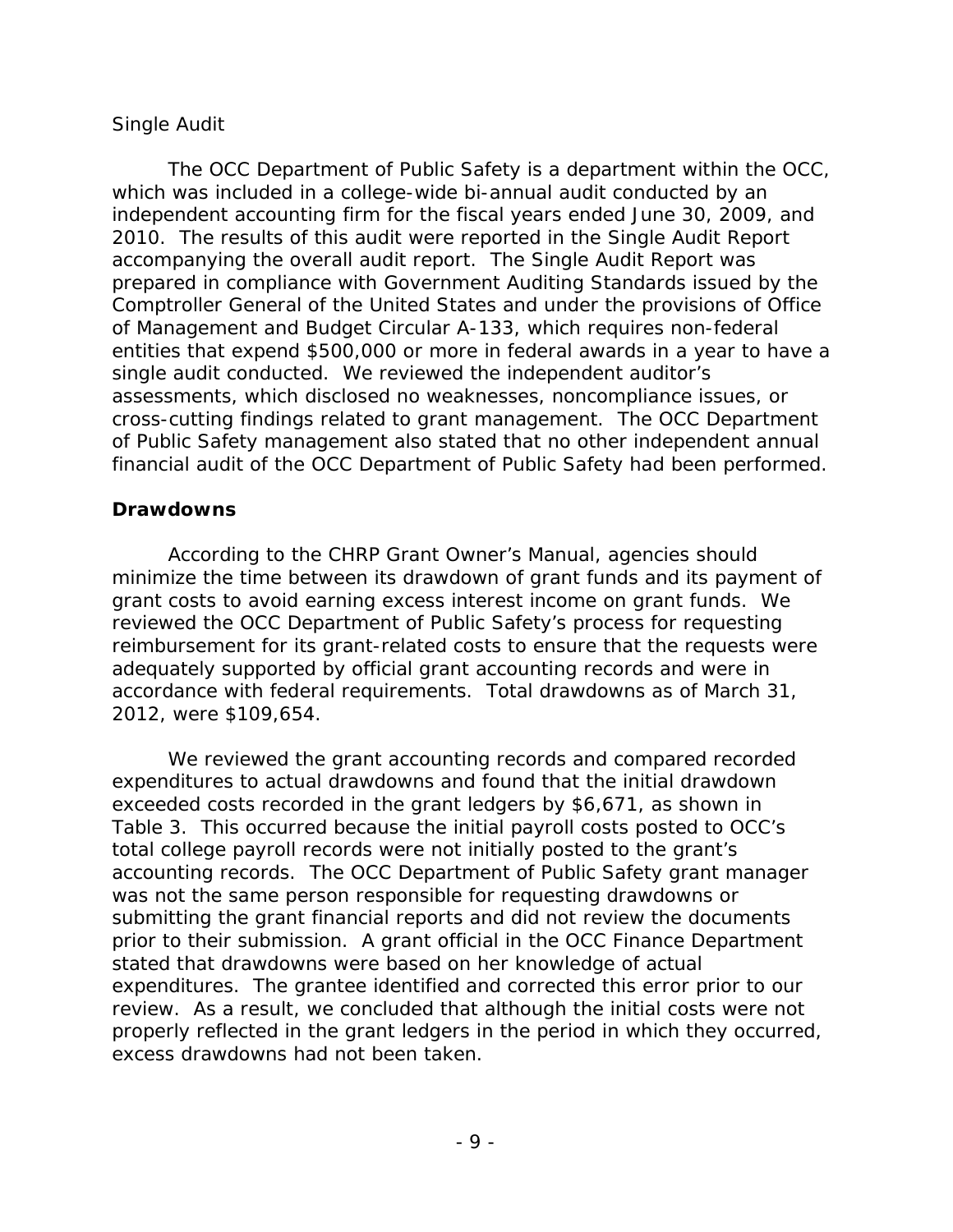## **DRAWDOWNS VERSUS ACCOUNTING RECORDS[5](#page-15-0) TABLE 3 – OCC DEPARTMENT OF PUBLIC SAFETY**

| <b>DATE OF</b><br><b>DRAWDOWN</b><br><b>PER COPS</b> | <b>AMOUNT</b><br><b>DRAWN-</b><br><b>DOWN</b><br><b>PER</b><br><b>COPS</b> | <b>GRANT</b><br><b>EXPENDITURES</b><br><b>PER ACCOUNTING</b><br><b>RECORDS FOR</b><br><b>DRAWDOWN</b><br><b>PERIOD</b> | <b>CUMULATIVE</b><br><b>DRAWDOWNS</b><br><b>PER COPS</b> | <b>CUMULATIVE</b><br><b>EXPENDITURES</b><br><b>PER ACCOUNTING</b><br><b>RECORDS</b> | <b>DIFFERENCE</b><br><b>BETWEEN</b><br><b>CUMULATIVE</b><br><b>DRAWDOWNS &amp;</b><br><b>EXPENDITURES</b> |
|------------------------------------------------------|----------------------------------------------------------------------------|------------------------------------------------------------------------------------------------------------------------|----------------------------------------------------------|-------------------------------------------------------------------------------------|-----------------------------------------------------------------------------------------------------------|
| 03/11/2010                                           | \$8,398                                                                    | \$1,727                                                                                                                | 8,398<br>\$                                              | 1,727<br>\$                                                                         | 6,671<br>\$                                                                                               |
| 09/16/2010                                           | 4,417                                                                      | 23,556                                                                                                                 | 12,816                                                   | 25,283                                                                              | $-12,467$                                                                                                 |
| 11/17/2010                                           | 14,578                                                                     | 10,886                                                                                                                 | 27,393                                                   | 36,169                                                                              | $-8,776$                                                                                                  |
| 03/03/2011                                           | 13,630                                                                     | 16,649                                                                                                                 | 41,024                                                   | 52,817                                                                              | $-11,793$                                                                                                 |
| 06/01/2011                                           | 16,391                                                                     | 16,936                                                                                                                 | 57,415                                                   | 69,753                                                                              | $-12,338$                                                                                                 |
| 09/09/2011                                           | 16,549                                                                     | 34,126                                                                                                                 | 73,963                                                   | 103,879                                                                             | $-29,916$                                                                                                 |
| 10/18/2011                                           | 16,048                                                                     | (8, 473)                                                                                                               | 90,012                                                   | 95,406                                                                              | $-5,394$                                                                                                  |
| 01/23/2012                                           | 19,642                                                                     | 16,960                                                                                                                 | 109,654                                                  | 112,366                                                                             | $-2,712$                                                                                                  |
| 03/31/2012                                           | 0                                                                          | 13,713                                                                                                                 | 109,654                                                  | 126,079                                                                             | $-16,425$                                                                                                 |
|                                                      | <b>TOTAL</b>                                                               |                                                                                                                        | \$109,654                                                | \$126,079                                                                           | $$-16,425$                                                                                                |

Source: COPS and the OCC's accounting records

## **Budget Management and Control**

 the approved budget categories. The grantee has not yet fully expended funds for any approved budget category as shown in Table 4. The grant award total project costs were \$204,468 for the salary and fringe benefits for one officer. We determined that the OCC Department of Public Safety adhered to the grant requirement to spend grant funds within

<span id="page-15-0"></span> $\overline{a}$ 

 $5$  Differences of \$1 in the total are due to rounding.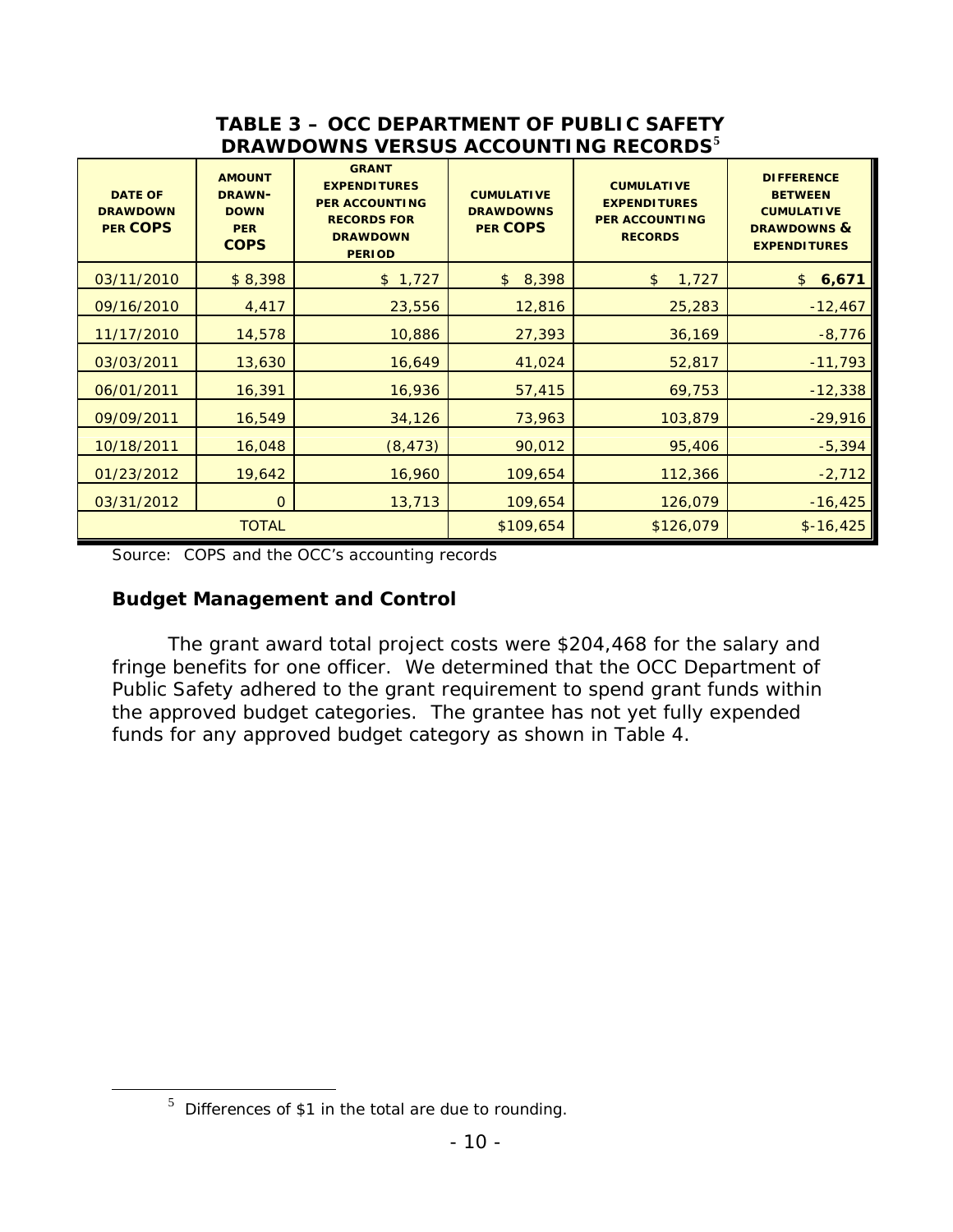| <b>COST CATEGORY</b>      | <b>APPROVED</b><br><b>GRANT BUDGET</b> | <b>ACTUAL COSTS</b><br>(as of<br>3/31/12) |
|---------------------------|----------------------------------------|-------------------------------------------|
| <b>Personnel Salary</b>   | \$139,047                              | \$89,409                                  |
| <b>Fringe Benefits</b>    | 65,421                                 | 36,670                                    |
| <b>Travel</b>             | $\Omega$                               | $\Omega$                                  |
| Equipment                 | 0                                      | 0                                         |
| <b>Supplies</b>           | $\Omega$                               | $\Omega$                                  |
| Construction              | $\Omega$                               | $\Omega$                                  |
| Contract/Consultant       | $\Omega$                               | $\Omega$                                  |
| Other                     | $\Omega$                               | $\Omega$                                  |
| <b>TOTAL DIRECT COSTS</b> | 204,468                                | 126,079                                   |
| <b>Indirect Costs</b>     | $\Omega$                               | $\Omega$                                  |
| Match                     | $\Omega$                               | $\Omega$                                  |
| <b>TOTAL</b>              | \$204,468                              | \$126,079                                 |

### **TABLE 4 - OCC DEPARTMENT OF PUBLIC SAFETY BUDGET MANAGEMENT AND CONTROL**

Source: COPS and the OCC's Accounting Records

## **Grant Expenditures**

 allowable in the Final Funding Memorandum. The OCC Department of Public Safety's approved grant budget is detailed in Table 4. The *2009 COPS Hiring Recovery Program Grant Owner's Manual*  states that funding under this project is for the payment of approved fulltime entry-level salaries and fringe benefits over 3 years (for a total of 36 months of funding) for career law enforcement officer positions hired and/or rehired on or after the official grant award start date. Additionally, the grantee may not use CHRP funds for any costs that are not identified as

 of June 27, 2011. We found that the transactions we tested were properly To determine the accuracy and allowability of costs charged to the grant, we examined the OCC Department of Public Safety's grant transactions. We determined that 100 percent of costs billed to the grant were categorized according to approved budget categories and repetitive in nature. OCC had incurred \$126,079 in expenses as of March 31, 2012. We reviewed \$10,361 (14 percent) of the \$72,038 in expenditures recorded as approved by a supervisor, properly classified in the grant accounting records, and expenditures were adequately supported. In addition, we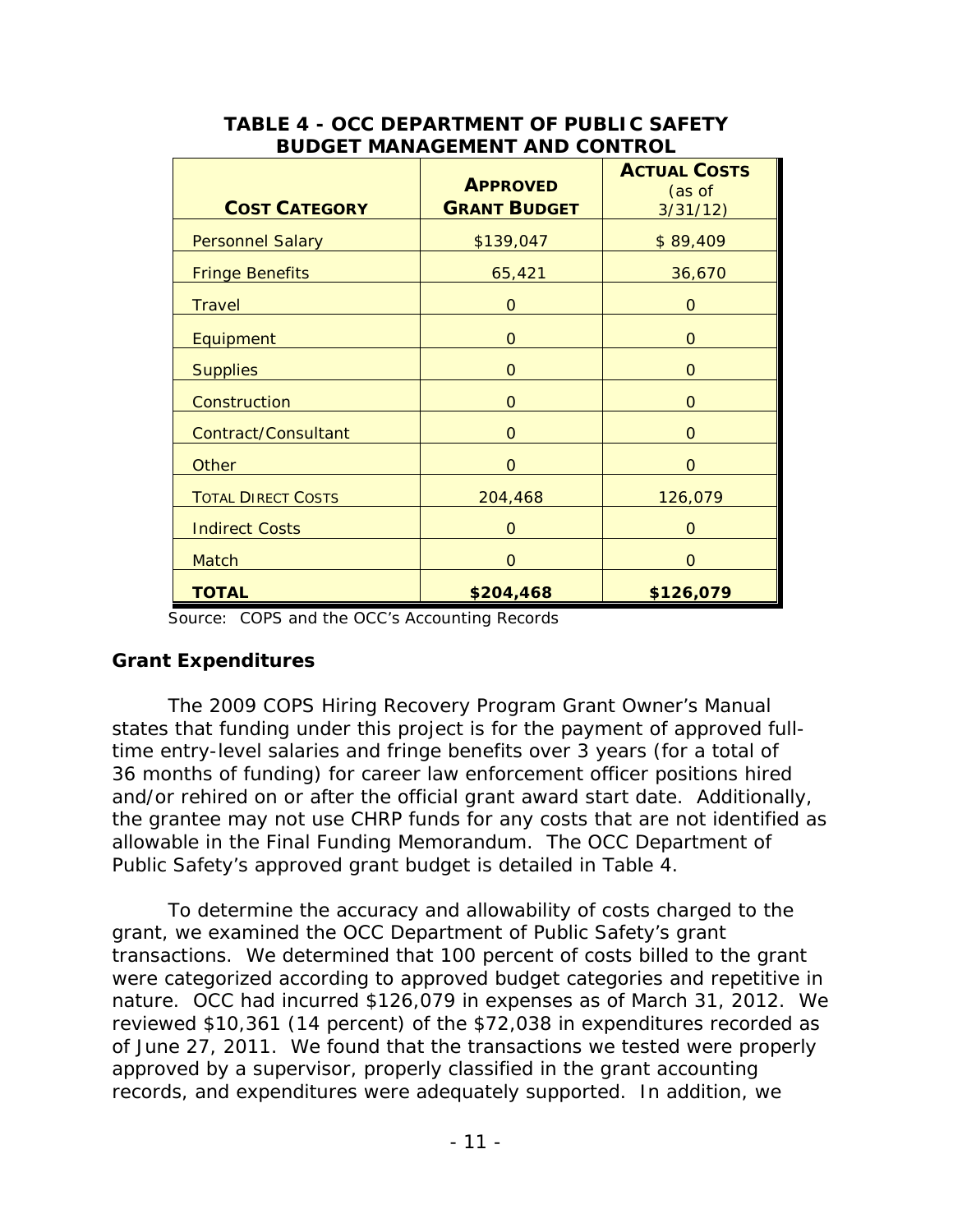confirmed that the salary level paid agreed with the contract in effect at the time and was that of an entry-level officer.

## **Grant Reporting**

 According to the *2009 COPS Hiring Recovery Program Grant Owner's*  objectives, and report other pertinent information. We reviewed the federal financial reports (FFR), progress reports, and Recovery Act reports *Manual*, award recipients are required to submit financial reports, program progress reports, and Recovery Act reports. These reports describe the status of the funds and the project, compare actual accomplishments to the submitted by OCC to determine whether each report was submitted in a timely and accurate manner.

## *Federal Financial Reports*

The *2009 COPS Hiring Recovery Program Grant Owner's Manual*  requires grantees to submit FFR's no later than 30 days after the end of each quarter. We reviewed the FFRs submitted as of March 31, 2012, and found all nine were submitted within the required timeframe.

 We also reviewed all of the submitted FFRs for accuracy. We found stated in the official accounting records. As shown in the following table, and he did not review the FFRs prior to their submission. that the reports did not accurately reflect the grant-funded expenditures as project expenditures began in the reporting period ending December 31, 2009, and continued through March 31, 2012. However, FFR-reported expenditures varied from costs recorded in the accounting records by as much as \$8,398. As previously noted, this error occurred because costs were not timely posted to the grant accounting record, the OCC Department of Public Safety grant manager was not the same person responsible for requesting drawdowns and submitting the financial reports, and he did not review the FFRs prior to their submission.<br> $-12$  -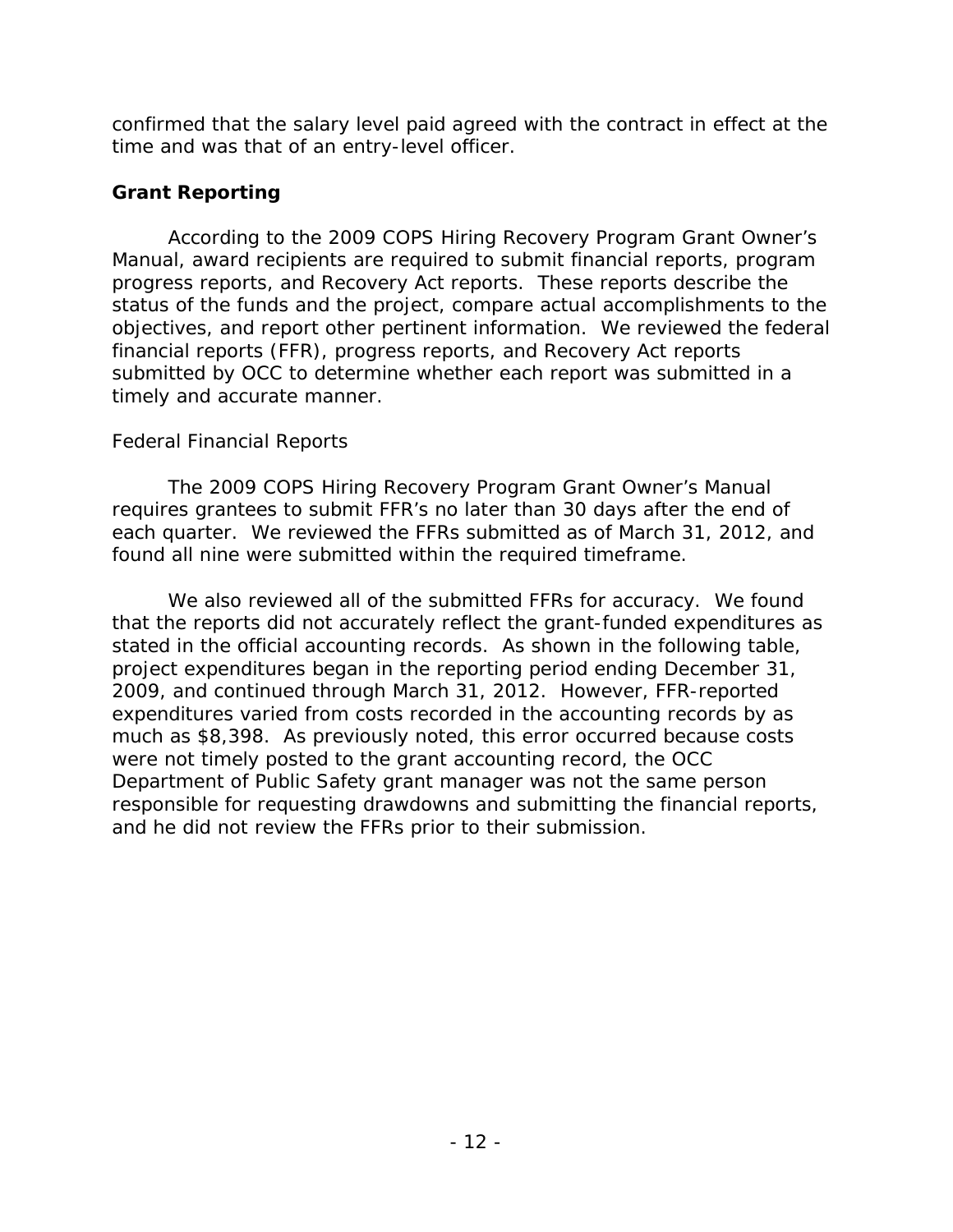| <b>FSR</b><br><b>PERIOD</b><br><b>END</b><br><b>DATE</b> | <b>GRANTEE</b><br><b>QUARTERLY</b><br><b>LEDGER</b><br><b>EXPENSES</b> | <b>QUARTELY</b><br><b>EXPENSES</b><br><b>PER FSR</b> | <b>CUMULATIVE</b><br><b>EXPENSES PER</b><br><b>ACCOUNTING</b><br><b>RECORDS</b> | <b>CUMULATIVE</b><br><b>EXPENSES</b><br><b>PER FSR</b> | <b>CUMULATIVE</b><br><b>DIFFERENCE</b> |
|----------------------------------------------------------|------------------------------------------------------------------------|------------------------------------------------------|---------------------------------------------------------------------------------|--------------------------------------------------------|----------------------------------------|
| 12/31/09                                                 | $\Omega$<br>\$                                                         | \$8,398                                              | \$<br>$\mathbf 0$                                                               | \$8,398                                                | \$8,398                                |
| 03/31/10                                                 | 1,727                                                                  | $\Omega$                                             | 1,727                                                                           | 8,398                                                  | 6,671                                  |
| 06/30/10                                                 | 13,121                                                                 | 4,418                                                | 14,848                                                                          | 12,816                                                 | (2,032)                                |
| 09/30/10                                                 | 12,545                                                                 | 14,578                                               | 27,393                                                                          | 27,393                                                 | 0                                      |
| 12/31/10                                                 | 15,938                                                                 | 13,630                                               | 43,331                                                                          | 41,024                                                 | (2, 308)                               |
| 03/31/11                                                 | 14,130                                                                 | 16,391                                               | 57,462                                                                          | 57,415                                                 | (47)                                   |
| 06/30/11                                                 | 14,576                                                                 | 16,549                                               | 72,038                                                                          | 73,963                                                 | 1,925                                  |
| 09/30/11                                                 | 17,974                                                                 | 16,048                                               | 90,012                                                                          | 90,012                                                 | $\mathbf 0$                            |
| 12/31/11                                                 | 19,902                                                                 | 19,642                                               | 109,914                                                                         | 109,654                                                | (260)                                  |
| 03/31/12                                                 | 16,166                                                                 | Not yet due                                          | 126,079                                                                         | N/A                                                    | N/A                                    |

**TABLE 5 – OCC DEPARTMENT OF PUBLIC SAFETY FEDERAL FINANCIAL REPORT ACCURACY**

Source: COPS and the OCC's accounting records

 directly from the OCC's payroll data and reported this data on the The OCC accountant informed us that she knew the COPS officer had been hired and obtained the salary and fringe benefit payment information December 31, 2009, FFR rather than posting and obtaining the information from the grant accounting records. The apparent overstatement of costs incurred at the beginning of the grant period was due to an oversight that the costs were not posted to the ledger as they were incurred. However, this oversight was identified prior to our review and later corrected. The accountant also identified instances where the payroll was prepared in advance for long-term school closings and that these differences adjusted themselves in the subsequent reporting period.

 During the exit conference, an OCC official stated the initial posting were vouchered over into the grant accounting record. delay occurred because only one person had the authority to set up the grant accounting ledger and that upon set-up previously incurred costs

### *Program Progress Reports*

 According to the *2009 COPS Hiring Recovery Program Grant Owner's*  30 days after the end of each quarter. We reviewed all 9 progress reports *Manual*, grantees are required to submit progress reports no later than submitted and found that while the initial progress report was submitted 3 days late, the progress reports were generally submitted early as shown in Table 6.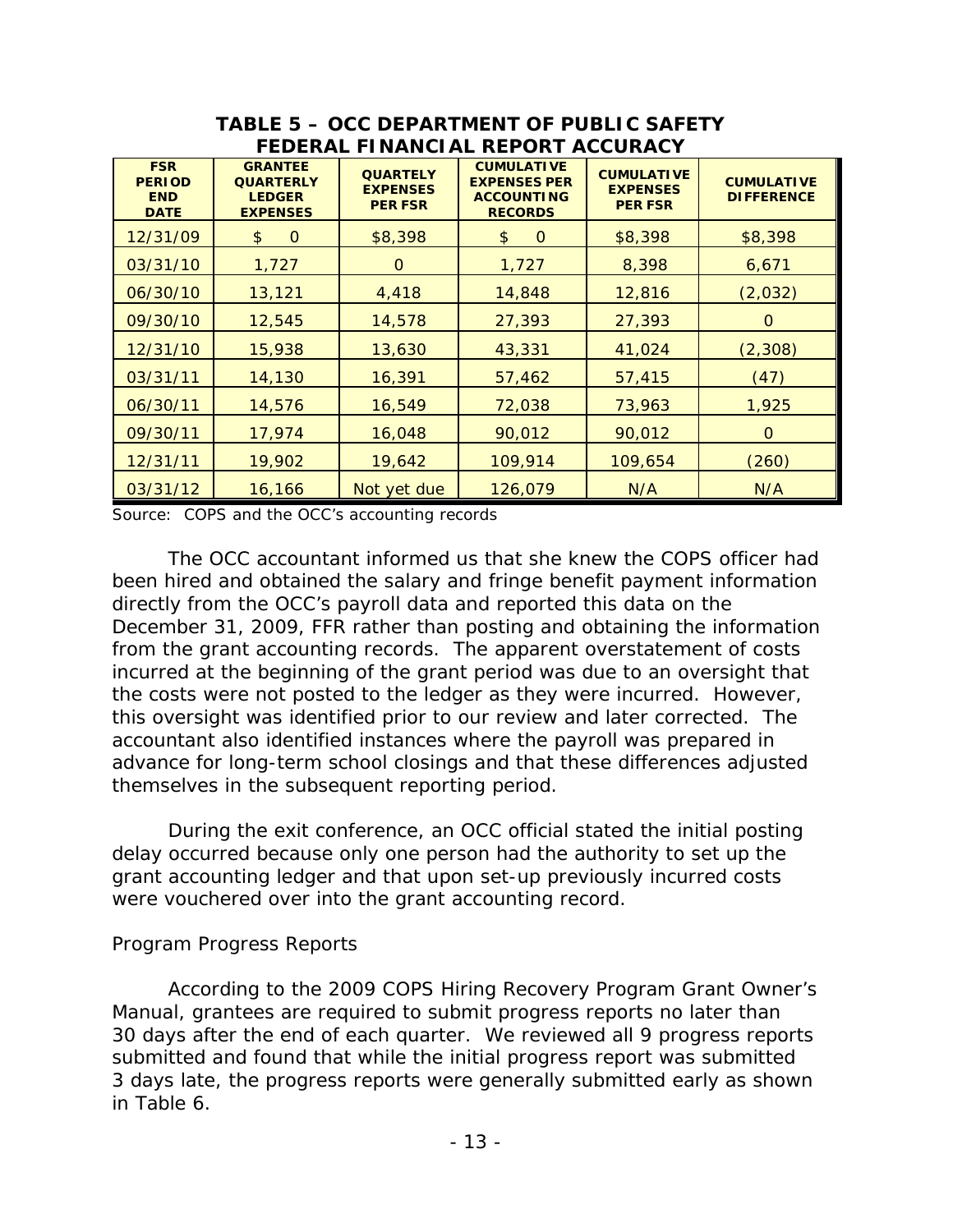| <b>REPORT PERIOD</b><br><b>FROM - TO DATES</b> | <b>DUE DATE</b> | <b>DATE</b><br><b>SUBMITTED</b> | <b>DAYS</b><br><b>LATE</b> |
|------------------------------------------------|-----------------|---------------------------------|----------------------------|
| 10/01/09-12/31/09 <sup>6</sup>                 | 01/30/2010      | 02/02/2010                      | 3                          |
| 01/01/10-03/31/10                              | 04/30/2010      | 04/05/2010                      | 0                          |
| 04/01/10-06/30/10                              | 07/30/2010      | 07/01/2010                      | O                          |
| 07/01/10-09/30/10                              | 10/30/2010      | 10/04/2010                      | 0                          |
| 10/01/10-12/31/10                              | 01/30/2011      | 01/19/2011                      | O                          |
| 01/01/11-03/31/11                              | 04/30/2011      | 04/60/2011                      | O                          |
| 04/01/11-06/30/11                              | 07/30/2011      | 07/21/2011                      | $\Omega$                   |
| 07/01/11-09/30/11                              | 10/30/2011      | 10/07/2011                      | 0                          |
| 10/01/11-12/31/11                              | 01/30/2012      | 01/20/2012                      | O                          |
| 01/01/12-03/31/12                              | 04/30/2012      | N/A                             | N/A                        |

### **TABLE 6 – OCC DEPARTMENT OF PUBLIC SAFETY PROGRESS REPORT HISTORY**

Source: COPS and the OCC's Records

 the COPS Office. We also interviewed OCC officers and confirmed that the Recovery Act reports was now occurring at two of five campus locations. The progress reports we reviewed appeared to be acceptable in form and content; reports were completed in a survey format and rated a series of program performance statements on a scale of 1 to 10 as required by third shift coverage proposed in the grant application and detailed in the The reports we reviewed were completed fully and appeared relevant to the performance of the grant-funded program.

### *Recovery Act Reports*

 $\overline{a}$ 

 According to the *2009 COPS Hiring Recovery Program Grant Owner's*  information about all projects utilizing Recovery Act monies. We reviewed all 10 had been submitted within the required timeframes. They also OCC's pre-award baseline number. OCC's pre-award baseline number. 6 Because OCC Department of Public Safety did not accept the award until *Manual* and COPS grant award special conditions, grantees are required to submit Recovery Act reports within 10 days after the quarter ends. The report should contain information on the award amount, expenditures, and the Recovery Act reports submitted at the time of our fieldwork and found accurately reflected the one newly hired grant-funded officer over the

<span id="page-19-0"></span> November 11, 2009, no progress report was filed for the period ended September 30, 2009.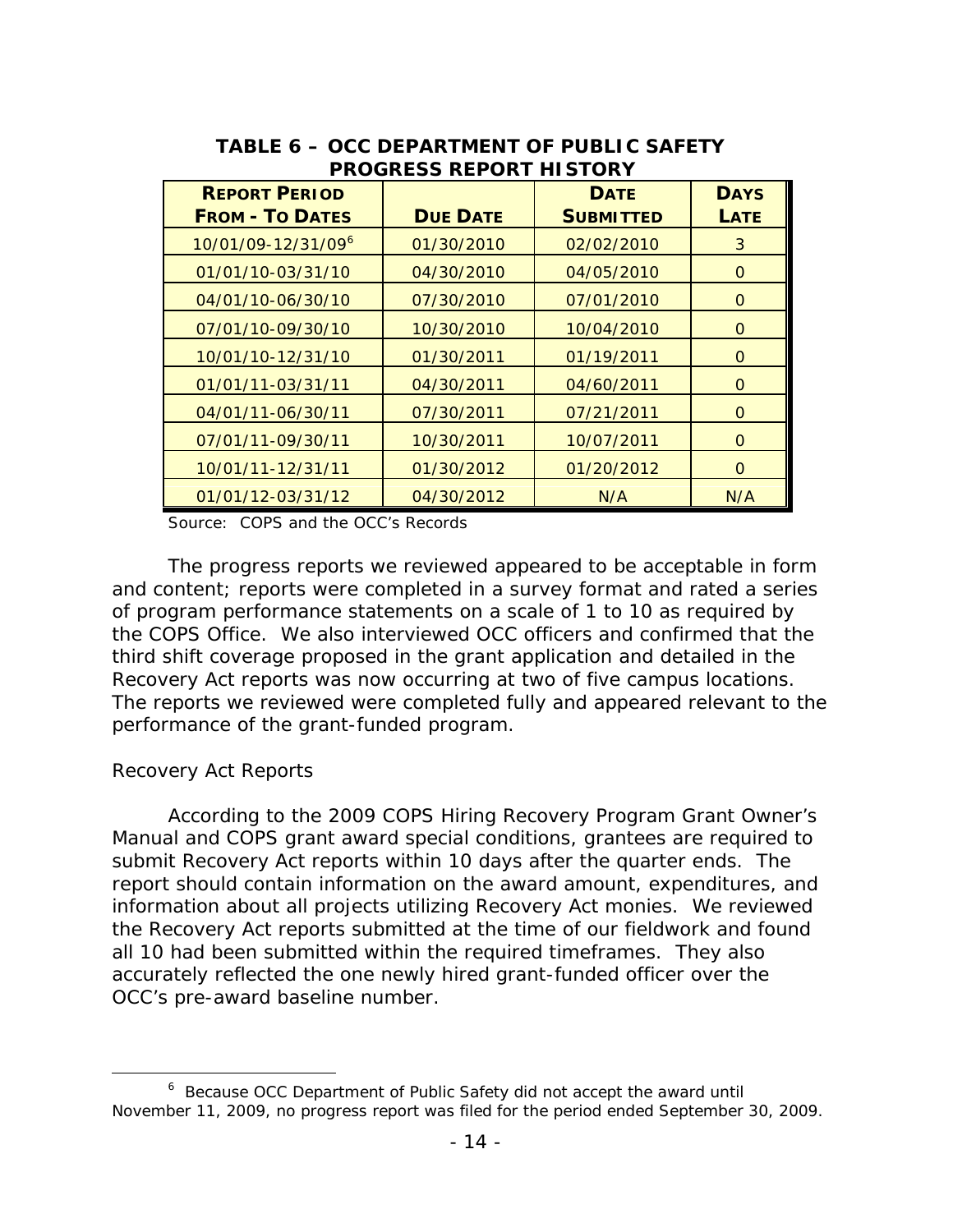### **Compliance with Grant Requirements**

 measurements were detailed in the award special conditions. We reviewed support increased law enforcement coverage provided by the OCC no changes in the objectives outlined in the grant application. We made Excluding the reporting requirements, no specific performance the grant application and determined that OCC requested funds to hire one new officer. Prior to receiving this award, the OCC Department of Public Safety did not have 24-hour coverage at any of its campus locations and with this grant, it hoped to mitigate that situation. This officer will help Department of Public Safety. According to the grant manager, there were observations, reviewed documentation, and interviewed OCC Department of Public Safety and Finance Department staff.

### *Community Policing*

 and staff. We observed that its website contained safety alerts as well as safety handouts covering a variety of topics in brochure stands on campus. In order to evaluate OCC's community policing activities, we reviewed its progress reports and interviewed the Director of Public Safety and other OCC police officers. We found that the OCC Public Safety Department actively engaged in community policing activities that involved both students tips on safety and how to protect your property. We also observed public In addition, the COPS officer stated that she conducted seminars on Crime Prevention and Personal Safety, performed new student orientations, sat on Behavioral Assessment Review Teams aimed at identifying troubled students, made presentations to Student Instructors (teacher assistants) and Professors on building safety procedures, provided after hours escort service to vehicles, and performed numerous other community policing activities.

## *Supplanting*

 According to the CHRP Grant Owner's Manual, federal funds must be used to supplement existing state and local funds for program activities and must not replace those funds that have been appropriated for the same purpose. To determine whether OCC used grant funds to supplement existing local funds for program activities, we reviewed OCC Public Safety Department budgets for years 2009 through 2012. While there were minor fluctuations between the annual budgets, none of the budgets fell below the budget from FY 2009, the initial year of the grant award. Based on our review of the budgets, we found no indication that OCC used federal funds to supplant existing funds.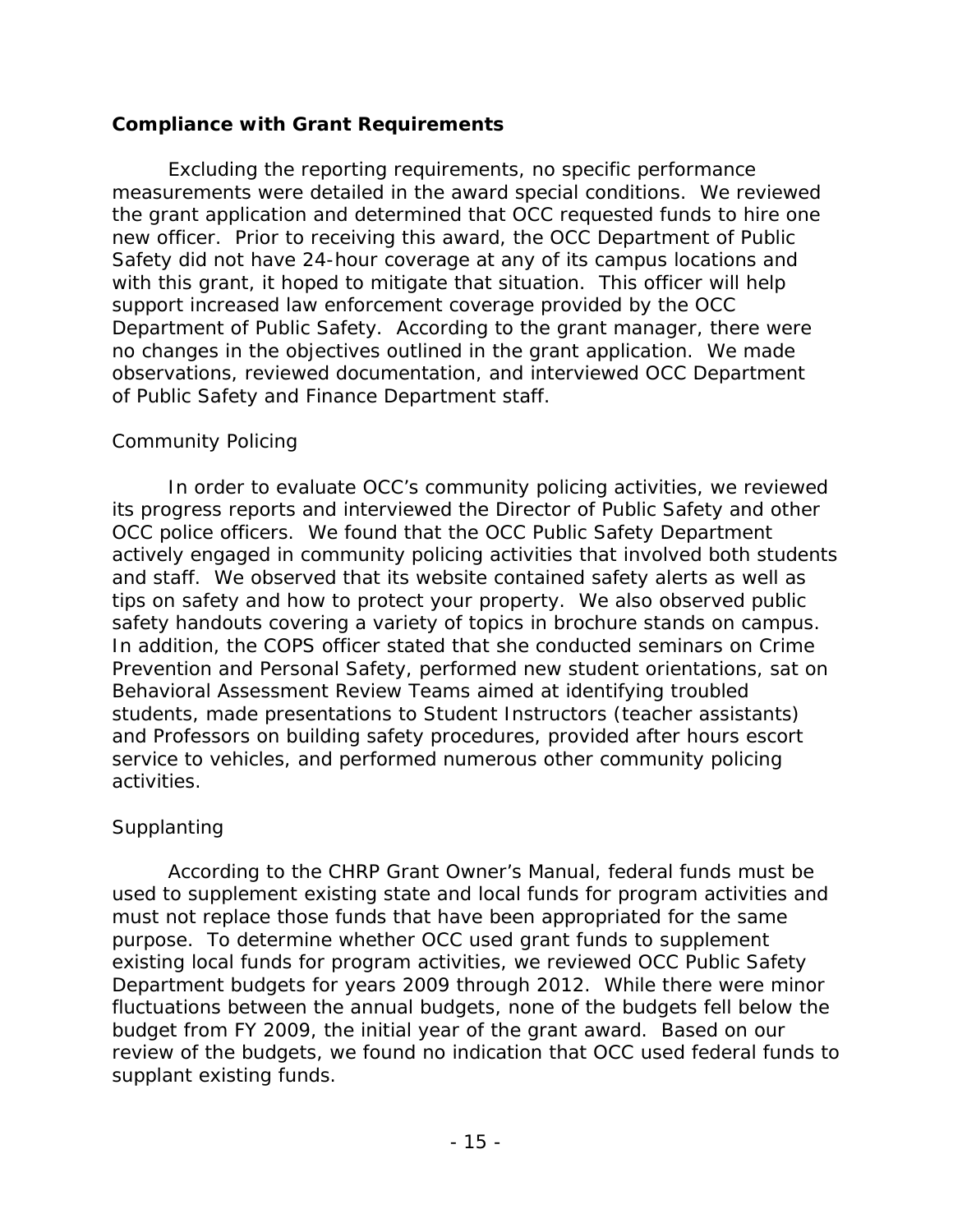### *Retention*

 months after the federal funding ends. Due to staff turnover in the COPS agency. The *2009 COPS Hiring Recovery Program Grant Owner's Manual*  states the grantee will ensure that the increased officer staffing level under the grant continues with state and/or local funds for a minimum of 12 position and resulting vacancy periods between the hiring of new staff, OCC will not have spent at least \$44,199 during the current award period, which is scheduled to end June 30, 2012. In addition to their own funds, OCC officials incorrectly believed that these unspent funds would be available to them after the grant ended and that they would be able to utilize these funds to help pay the COPS officers salary during the 12-month retention period. Unless OCC obtains an extension of time in which to utilize these funds, the \$44,199 in unused award monies would revert to the funding

 a grants management class. As a result of our review, the OCC Director of Public Safety obtained a no-cost grant extension of time through December 31, 2013, in order to utilize these funds prior to the start of the retention period. Because the award is not yet over, we have no recommendation to make at this time. Since OCC had originally expected to use grant funds to retain the officer, we believe that COPS should review the COPS retention plan policies with OCC and require OCC to reaffirm and adhere to its plan to retain the officer for 1 year after the grant ends. Additionally, because the retention requirement is an essential element of the grant, we believe it would be beneficial for both the OCC grant manager and grant accountant to attend

### **Program Performance and Accomplishments**

 locations that were previously without coverage. We determined that the As stated above, the purpose of the grant was to: (1) hire one additional police officer and (2) begin 24-hour service at some campus OCC Department of Public Safety had not reduced the baseline number of sworn law enforcement officers and that it had hired an additional entrylevel COPS funded officer and assigned a senior officer to work the third shift at two campus locations that were previously without coverage.

### **View of Responsible Officials**

We discussed the results of our review with grantee officials throughout the audit and at a formal exit conference, and we have included their comments as appropriate.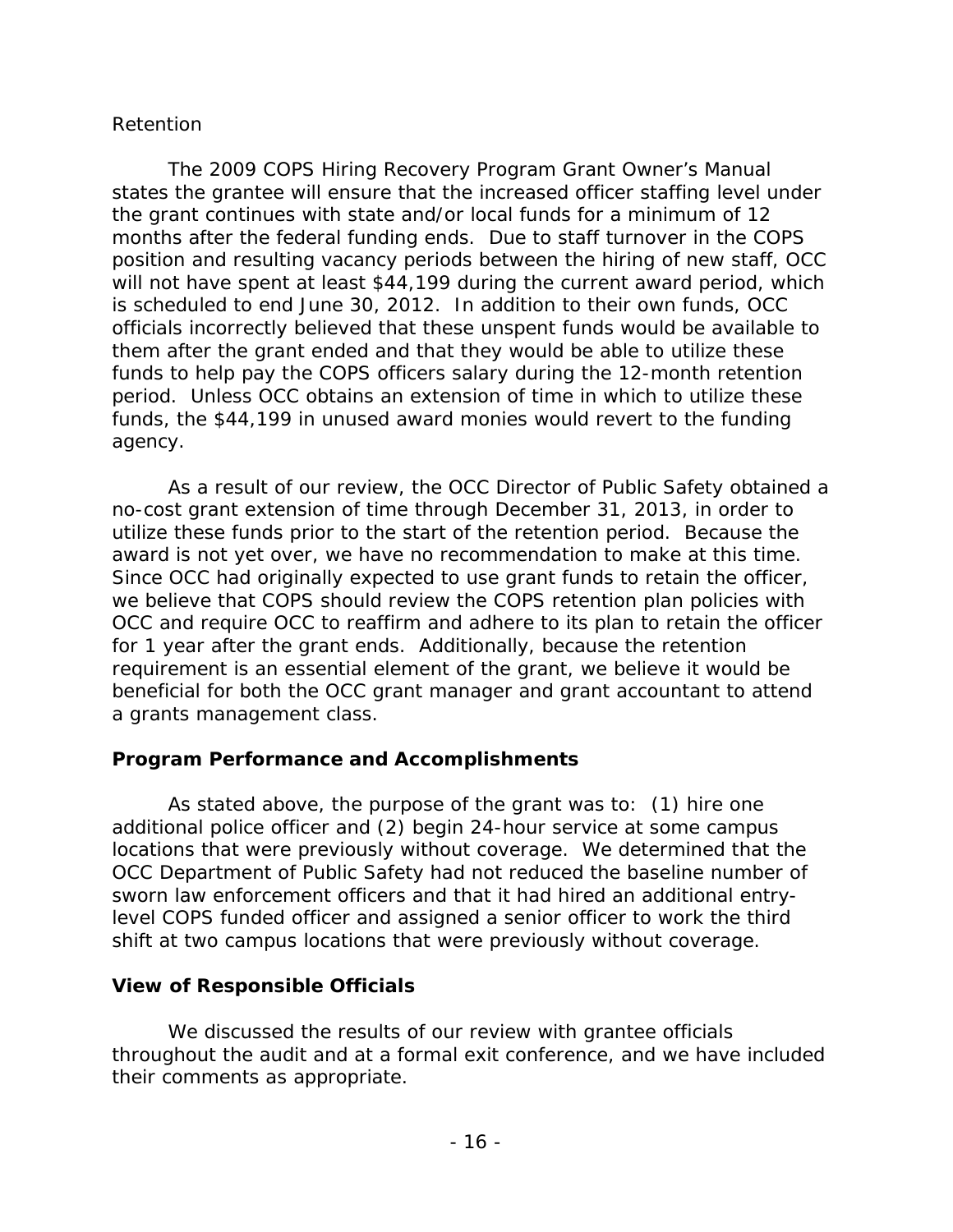### **Recommendations**

We recommend that COPS:

- 1. Ensure that OCC establishes procedures to ensure future data submitted on grant applications is accurate and correctly based on appropriate and supported information.
- 2. Require that the OCC's Department of Public Safety establish procedures to ensure that all grant reimbursement requests are based
- only on actual expenditures recorded in the grant accounting ledgers. 3. Ensure that the OCC's Department of Public Safety implements procedures to ensure that FFRs accurately report grant-related expenditures posted to the grant accounting records during the reporting period.
- its intention to retain the officer for 1 year after the award ends and confirm that OCC will use local funds to pay the officer's salary during 4. Review the officer retention process with OCC and have OCC reaffirm that timeframe.
- 5. Require both the OCC grant manager and grant accountant to attend a grants management class.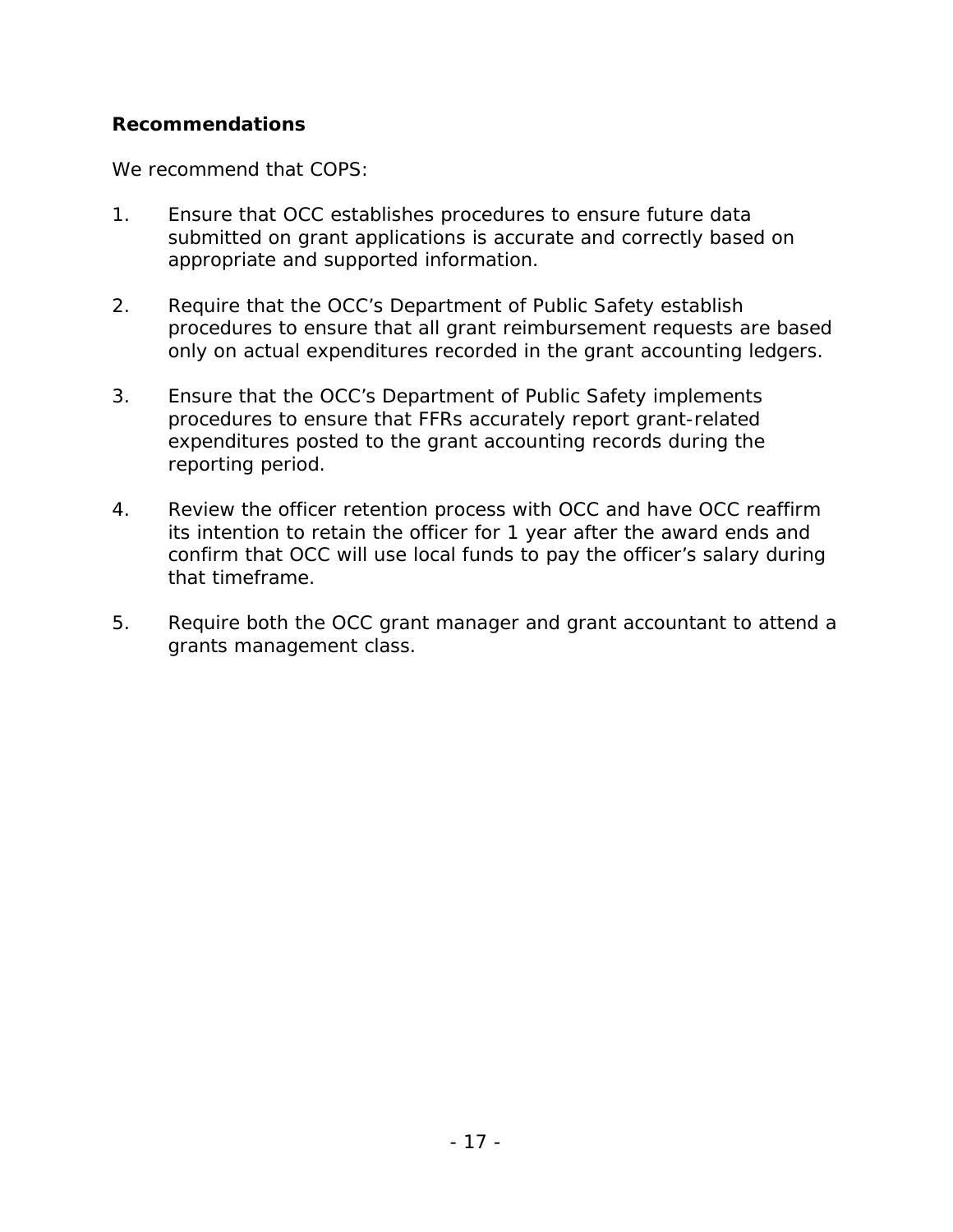# **OBJECTIVE, SCOPE, AND METHODOLOGY**

The purpose of this audit was to determine whether reimbursements claimed for costs under the grant were allowable; supported; and in accordance with applicable laws, regulations, guidelines, and terms and conditions of the grant; and to determine program performance and accomplishments.

 reasonable basis for our findings and conclusions based on our audit We conducted this performance audit in accordance with generally accepted government auditing standards. Those standards require that we plan and perform the audit to obtain sufficient, appropriate evidence to provide a reasonable basis for our findings and conclusions based on our audit objectives. We believe that the evidence obtained provides a objectives.

 results to all grant expenditures or internal controls and procedures. In March 31, 2012. We reviewed \$10,361 (14 percent) of the \$72,038 in expenditures recorded as of June 27, 2011. Only payroll salary and fringe benefits were charged to the grant. Our audit concentrated on, but was not limited to, the inception of the grant on July 1, 2009, through June 27, 2011. We also obtained updated accounting ledgers as well as reports submitted through March 31, 2012. This was an audit of the CHRP grant number 2009-RK-WX-0454 awarded to the Oakland Community College (OCC) Department of Public Safety, for \$204,468. In conducting our audit, we reviewed federal financial reports, progress reports, and Recovery Act reports and performed testing of grant expenditures. Our testing was conducted by judgmentally selecting a sample of expenditures, along with a review of internal controls and procedures for the grant that we audited. A judgmental sampling design was applied to obtain broad exposure to numerous facets of the grant reviewed, such as dollar amounts, expenditure category, and risk. This non-statistical sample design does not allow for projection of the test total, the grantee had drawn down \$109,654 and expended \$126,079 as of

The objective of our audit was to review performance in the following areas: (1) internal control environment; (2) drawdowns; (3) grant expenditures, including personnel costs; (4) budget management and control; (5) matching funds; (6) property management; (7) indirect costs; (8) program income; (9) federal financial, progress, and Recovery Act reports; (10) grant requirements, including those related to community policing, supplanting, and retention; (11) program performance and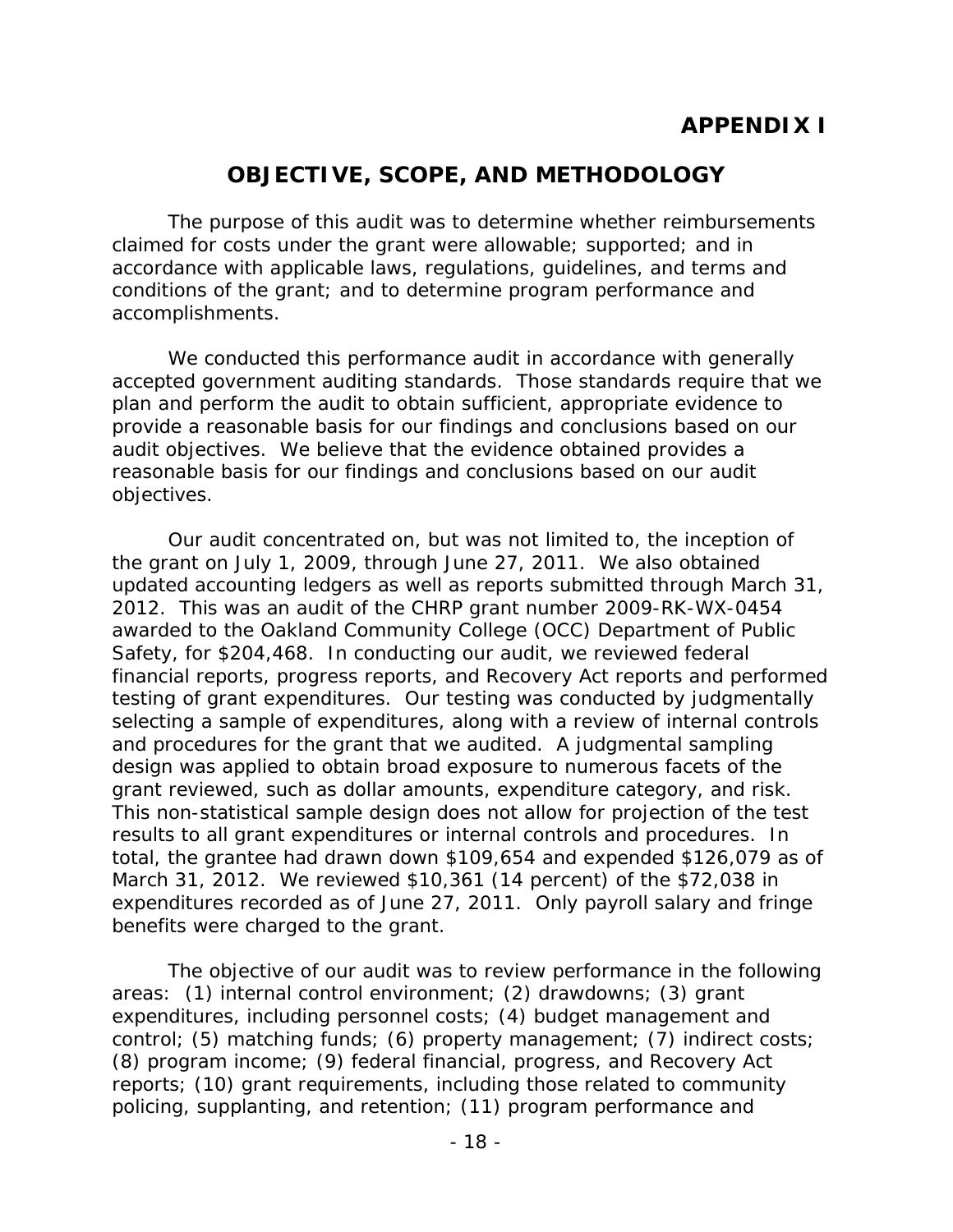accomplishments; and (12) monitoring of subgrantees and contractors. We determined that matching funds, property management, indirect costs, program income, and monitoring of subgrantees and contractors were not applicable to this grant. We also reviewed the accuracy of information reported in the grant application.

 2010. The results of this audit were reported in the Single Audit Report Department of Public Safety. OCC's Department of Public Safety is a part of OCC, which was included in a college-wide bi-annual audit for the fiscal year ended June 30, accompanying the overall audit report. The Single Audit Report was prepared under the provisions of Office of Management and Budget Circular A-133 and Government Auditing Standards issued by the Comptroller General of the United States. We reviewed the independent auditor's assessments, which disclosed no weaknesses or noncompliance issues directly related to OCC's Department of Public Safety. Additionally, no other independent annual financial report was performed on the OCC's

based data was not significant to our objective. We performed limited testing of source documents to assess the timeliness and accuracy of the grant application, FFRs, reimbursement requests, expenditures, progress reports, and Recovery Act reports; evaluated performance to grant objectives; and reviewed the grant-related internal controls over the financial management system. We also tested payroll support as of June 27, 2011. However, we did not test the reliability of the financial management system as a whole and reliance on computerbased data was not significant to our objective. - 19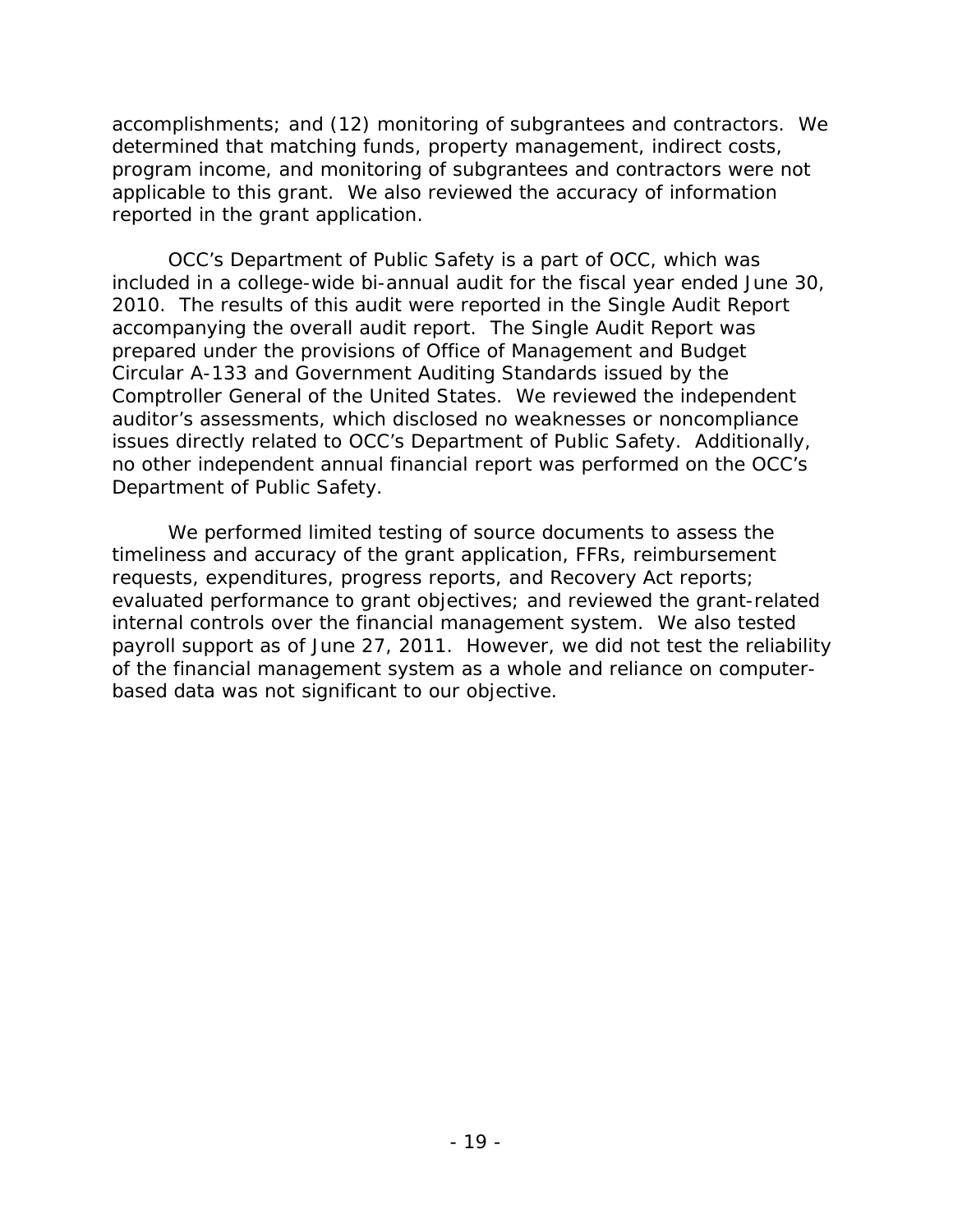## **APPENDIX II**

### **AUDITEE RESPONSE**



OAKLAND COMMUNITY COlLEGE.

Phone 248.341.2200 FOl *2.8.3.41.1099* 

June 27, 2012

Ms. Carol Taraszka US Department of Justice Office of the Inspector General Chicago Regional Audit Office 500 West Madison Street, Suite 1121 Chicago, Illinois 6066 1·2590

Dear Ms. Taraszka,

I am writing in regard to the draft audit report from the Office of Community Oriented Policing Services (COPS) 2009 COPS Hiring Program Recovery Grant awarded to Oakland Community College, Department of Public Safety. We have reviewed and responded to the findings and recommendations. Per your request, attached you will find our response and action plans. We have also forwarded a copy to the COPS office as directed.

If you have questions, please contact me at (248)341-2131.

Sincerely,

Janen & Miller

Sharon Miller Vice Chancellor of External AlTairs

CC; Community Oriented Policing Services Office

George A. Bee Administration Center • 2480 Opdyke Road • Bloomfield Hills MI 48304-2266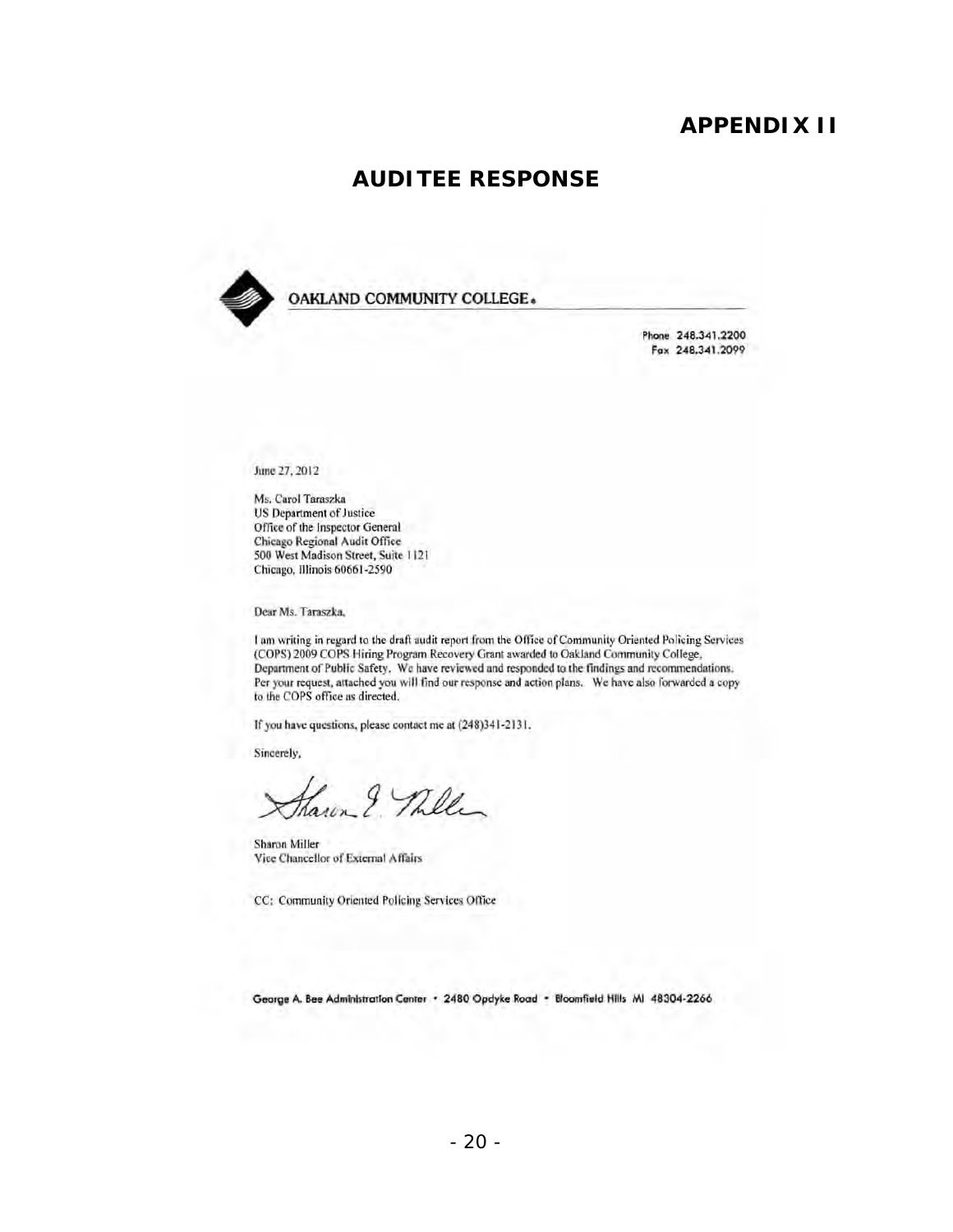#### **Recommendations**

We recommend that COPS:

1. Ensure that OCC establishes procedures to ensure future data submitted on grant applications is accurate and correctly based on appropriate and supported information.

#### *Respon.fe:*

*We agree and have established procedures to ensure that data submitted on grant applications* is accurate and correctly based on appropriate and supported information.

#### *Time/rame: Completed*

2. Require that the OCC's Department of Public Safety establish procedures to ensure that ali grant reimbursement requests are based only on actual expenditures recorded in the grant accounting ledgers.

#### *Response*

*We agree and have established procedures to ensure that all grant reimbursement requests are based only on actual expenditures recorded in the grant accounting ledgers.* 

#### **Time frame: Completed**

3. Ensure that the OCC's Department of Public Safety Implements procedures to ensure that FFRs accurately report grant-related expenditures posted to the grant accounting records during the reporting period.

#### $Response:$

*We agree and have established procedures to ensure that FFRs accurately report grant-related expenditures posted to the grant accounting records during the reporting period.* 

#### *Time frame: Compleled*

4. Review the officer retention process with OCC and have OCC reaffirm its Intention to retain the officer for 1 year after the award ends and confirm that OCC will use local funds to pay the officer's salary during that timeframe.

#### Response:

We agree and the College is committed to retain the officer position funded through the COPS grant for a period of at least one year after the grant ends and will use local resources to pay the *officer·s salary during the repurting period.*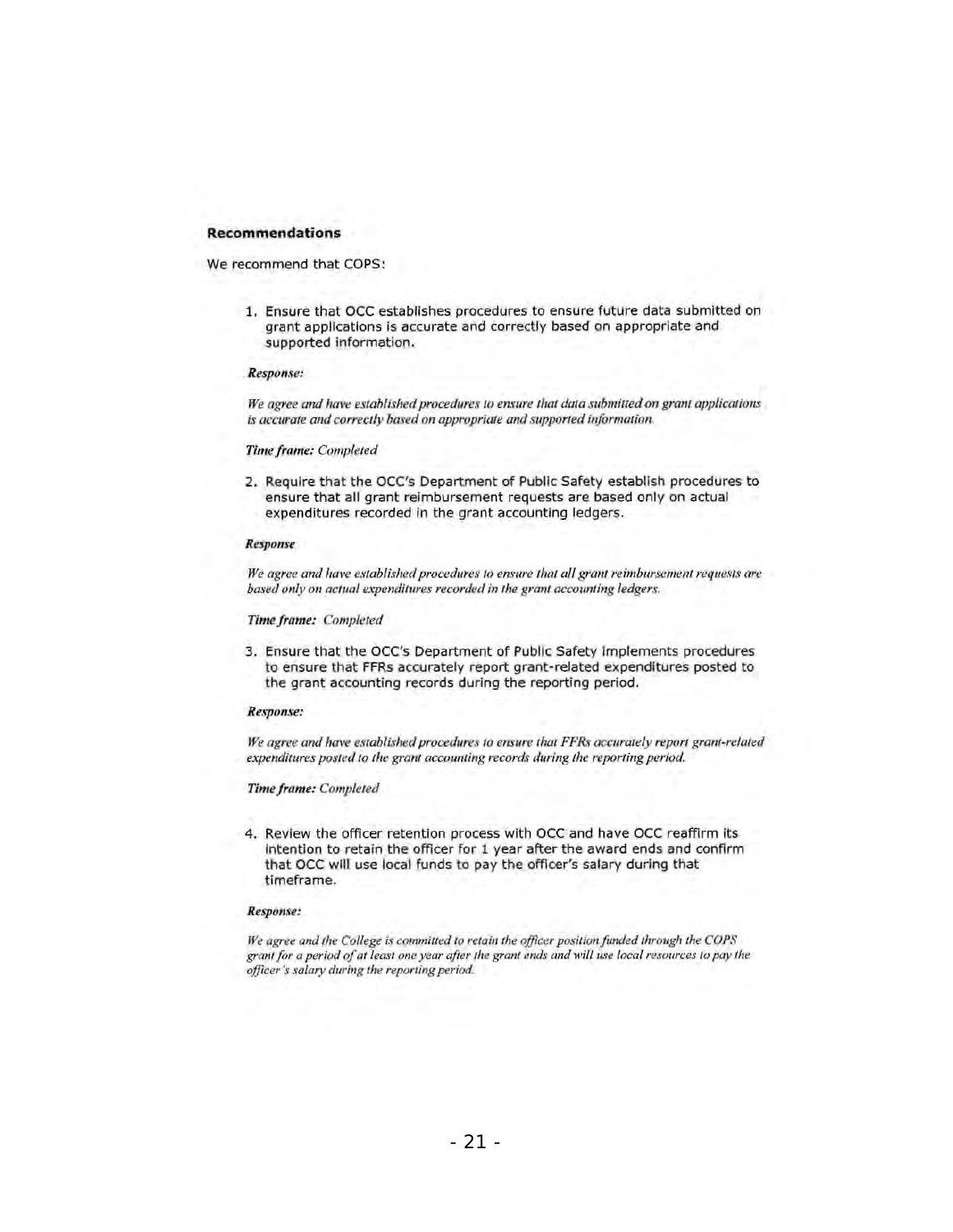Time frame: To be completed one year from the completion of the grant.

S. Require both the OCC grant manager and grant accountant to attend a grants management class.

#### *Respollse:*

 $\bar{1}$ 

We agree and are developing internal grant training for grant managers. The College's grant accountant has access to resources outlining government regulation and the information will  $be$  shared with the grant manager.

Time frame: Training to be developed and deployed in Fall 2012 for grant managers. Accountant will review regulations by August 30, 2012 and pursue additional training as *neeclccl.* 

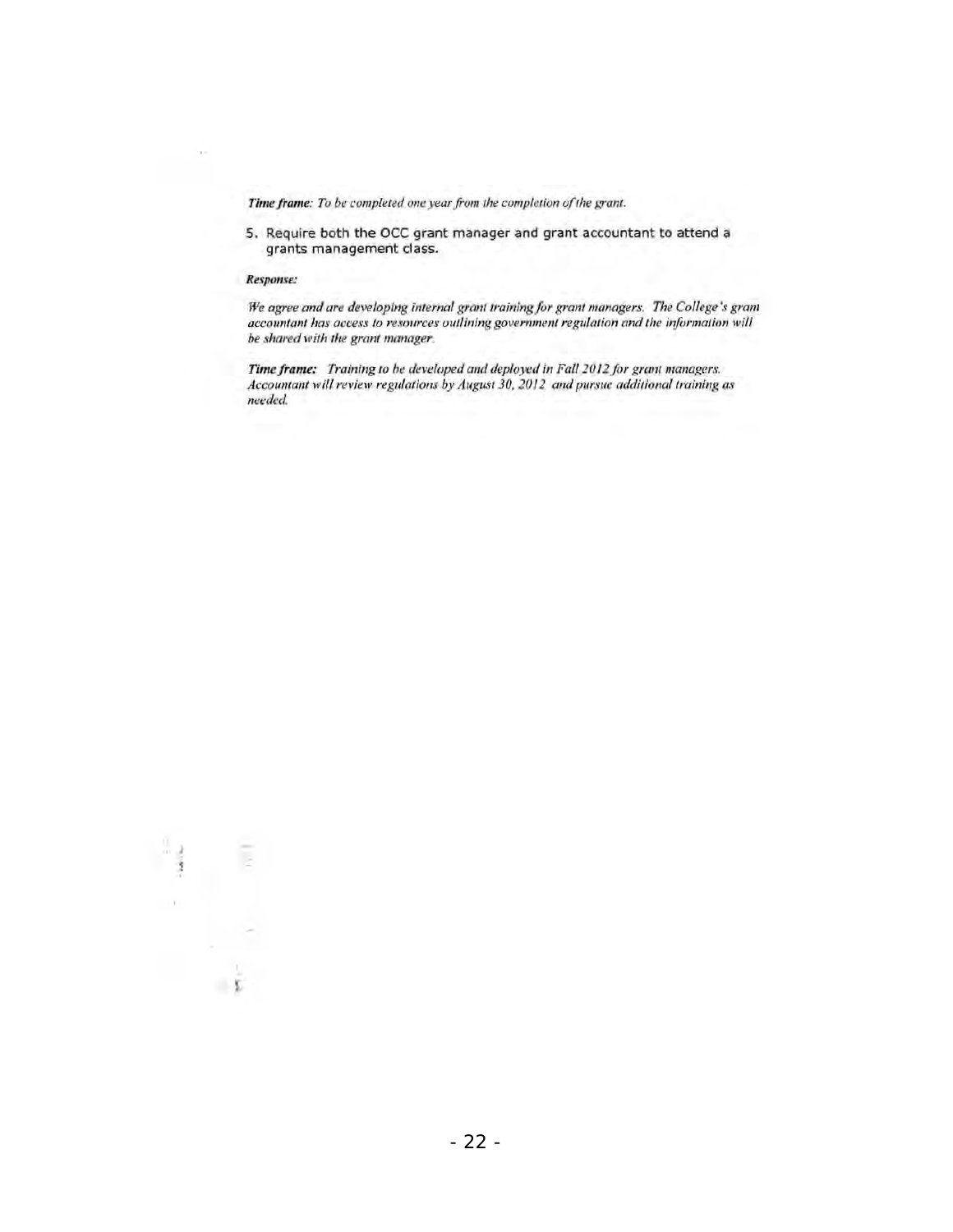**COPS** 

# **U.S. DEPARTMENT OF JUSTICE RESPONSE**



**U.S. DEPARTMENT OF JUSTICE** OFFICE OF COMMUNITY ORIENTED POLICING SERVICES Grant Operations Directorate/Audit Liaison Division 145 N Street, N.E., Washington, DC 20530

#### $V$ ia Electronic and U.S. Mail

| To:      | Carol S. Taraszka<br>Regional Audit Manager                                          |  |  |
|----------|--------------------------------------------------------------------------------------|--|--|
|          | Office of the Inspector General<br>Chicago Regional Audit Office                     |  |  |
| From:    | Donald J. Lango<br>Management Analyst/Audit Liaison<br><b>Audit Liaison Division</b> |  |  |
| Date:    | July 10, 2012                                                                        |  |  |
| Subject: | Response to Draft Audit Report for the Oaklan                                        |  |  |

d Community College Department of Public Safety in Pontiac, Michigan

This memorandum is in response to your June 8, 2012, draft audit report for Oakland Community College Department of Public Safety in Pontiac, Michigan. For ease of review, each audit recommendation is stated in bold and underlined, followed by COPS' response to the recommendation.

Recommendation 1: Ensure that OCC establishes procedures to ensure future data submitted on grant applications is accurate and correctly based on appropriate and supported information.

The COPS Office concurs with the recommendation.

#### Discussion and Planned Action:

The grantee agreed with this recommendation and advised that it has established procedures. COPS will review the grantec's procedures to ensure they adequately address the recommendation and will submit to the OIG for review and closure.

#### Request:

Based on the discussion and planned action, COPS requests resolution of Recommendation 1.

Recommendation 2: Require that the OCC's Department of Public Safety establish procedures to ensure that all grant reimbursement requests are based only on actual expenditures recorded in the grant accounting ledgers.

The COPS Office concurs with the recommendation.

### ADVANCING PUBLIC SAFETY THROUGH COMMUNITY POLICING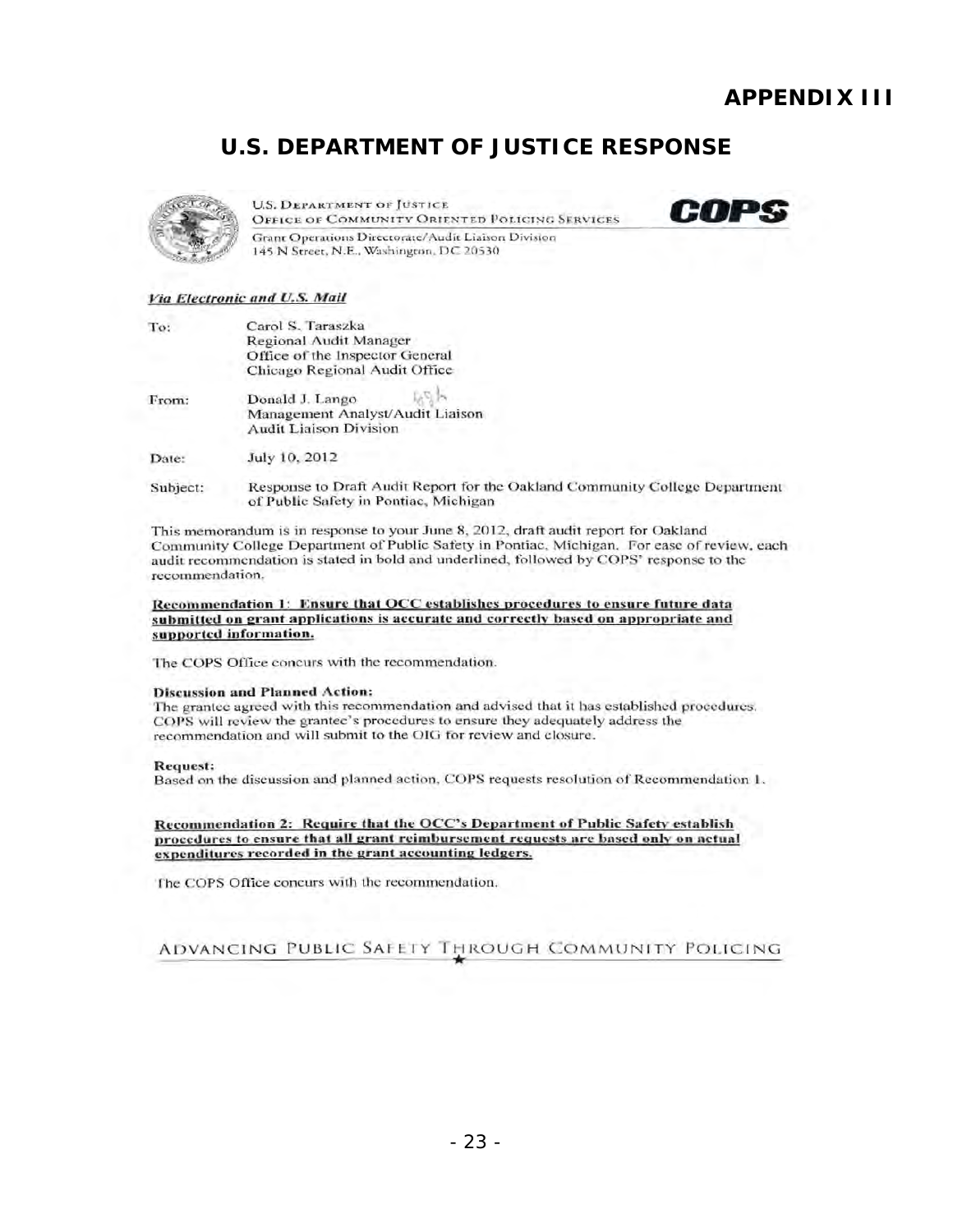Carol S. Taraszka, Regional Audit Manager July 10, 2012 Page 2

#### Discussion and Planned Action:

The grantee agreed with this recommendation and advised that it has established procedures. COPS will review the grantee's procedures to ensure they adequately address the recommendation and will submit to the OIG for review and closure.

#### Request:

Based on the discussion and planned action, COPS requests resolution of Recommendation 2.

Recommendation 3: Ensure that the OCC's Department of Public Safety implements procedures to ensure that FFRs accurately report grant-related expenditures posted to the grant accounting records during the reporting period.

The COPS Office concurs with the recommendation.

#### Discussion and Planned Action:

The grantee agreed with this recommendation and advised that it has established procedures. COPS will review the grantee's proccdures to ensure they adequately address the recommendation and will submit to the OIG for review and closure.

#### Request:

Based on the discussion and planned action, COPS requests resolution of Recommendation 3.

Recommendation 4: Review the officer retention process with OCC and have OCC reaffirm its intention to retain the offieer for 1 vear after the award ends and confirm that OCC will use local funds to pay the officer's salary during that timeframe.

The COPS Office concurs with the recommendation.

#### Discussion and Planned Action:

The grantee concurred with this recommendation and advised that it will retain the grant-funded position for at least one year and will fund that position with local resources. COPS will ensure that the grantee reaffirms its intention to retain the officer for one year after the award ends, and will confirm that the grantee will use local funds to pay the officer's salary during that timeframe. Cops will provided this confirmation the OIG for review and closure.

#### Request:

Based on the discussion and planned action, COPS requests resolution of Recommendation 4.

**ADVANCING PUBLIC SAFETY THROUGH COMMUNITY POLICING**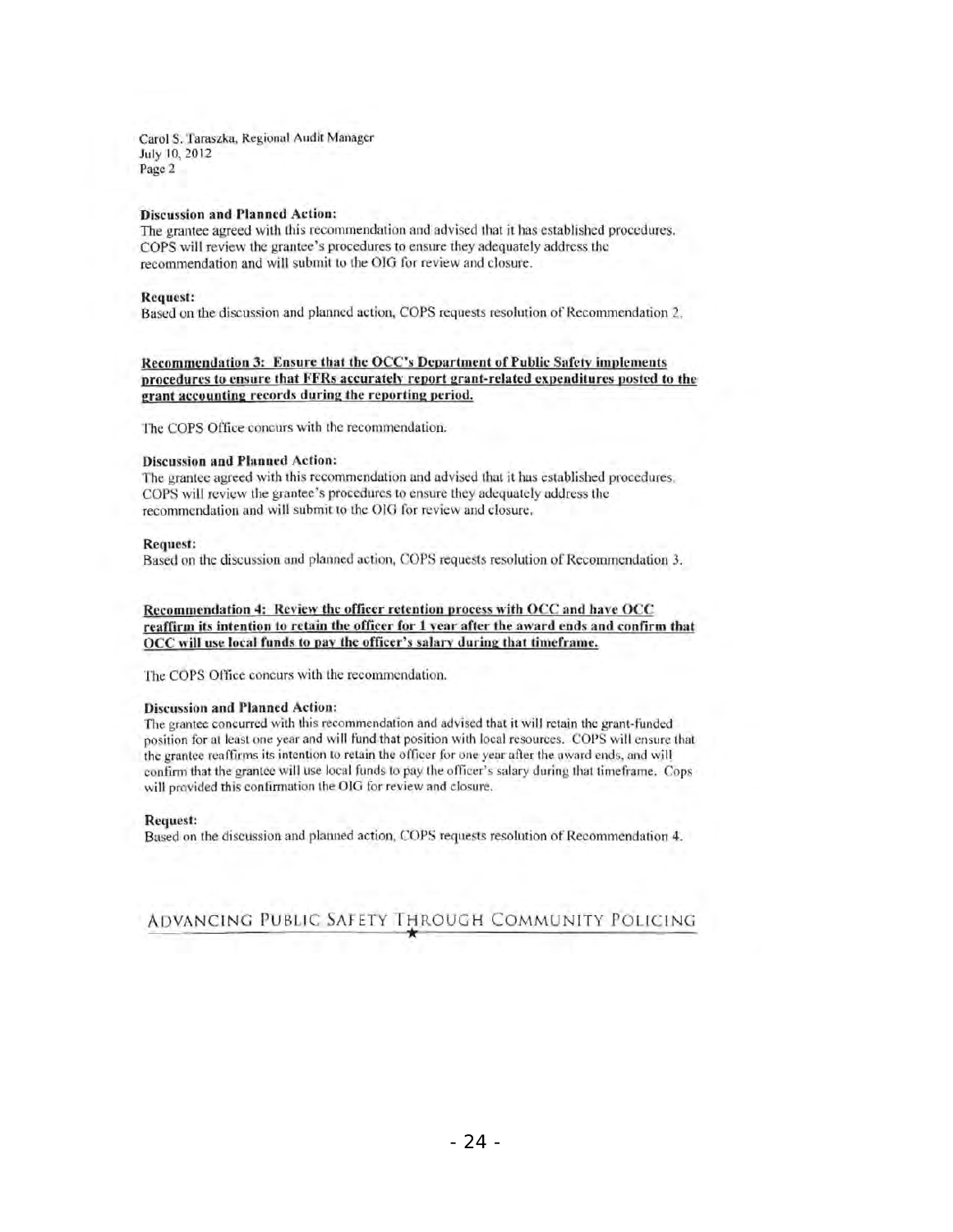Carol S. Taraszka, Regional Audit Manager July 10,2012 Page 3

#### Recommendation 5: Require both the OCC grant manager and grant accountant to attend a grants management class.

The COPS Office concurs that additional grant management training may be bencficial to the grantee.

### Discussion and Planned Action:

The grantee agreed with the recommendation and is developing internal grant training, to be deployed in the fall of 2012. COPS will review the training materials developed by the grantee to ensurc their adequacy and submit to the OIG for review and closure. In addition, COPS will obtain ccrti fications from the grantee that the OCC grant manager and grant accountant have completed this training, and will provide this certification to the OIG.

#### Request:

Based on the discussion and planned action, COPS requests resolution of Recommendation 5.

COPS would like to thank you for the opportunity to review and respond to the draft audit report. If you have any questions, please contact me at 202-616-92 15, or you may email at donald.lango@usdoj.gov.

**ADVANCING PUBLIC SAFETY THROUGH COMMUNITY POLICING**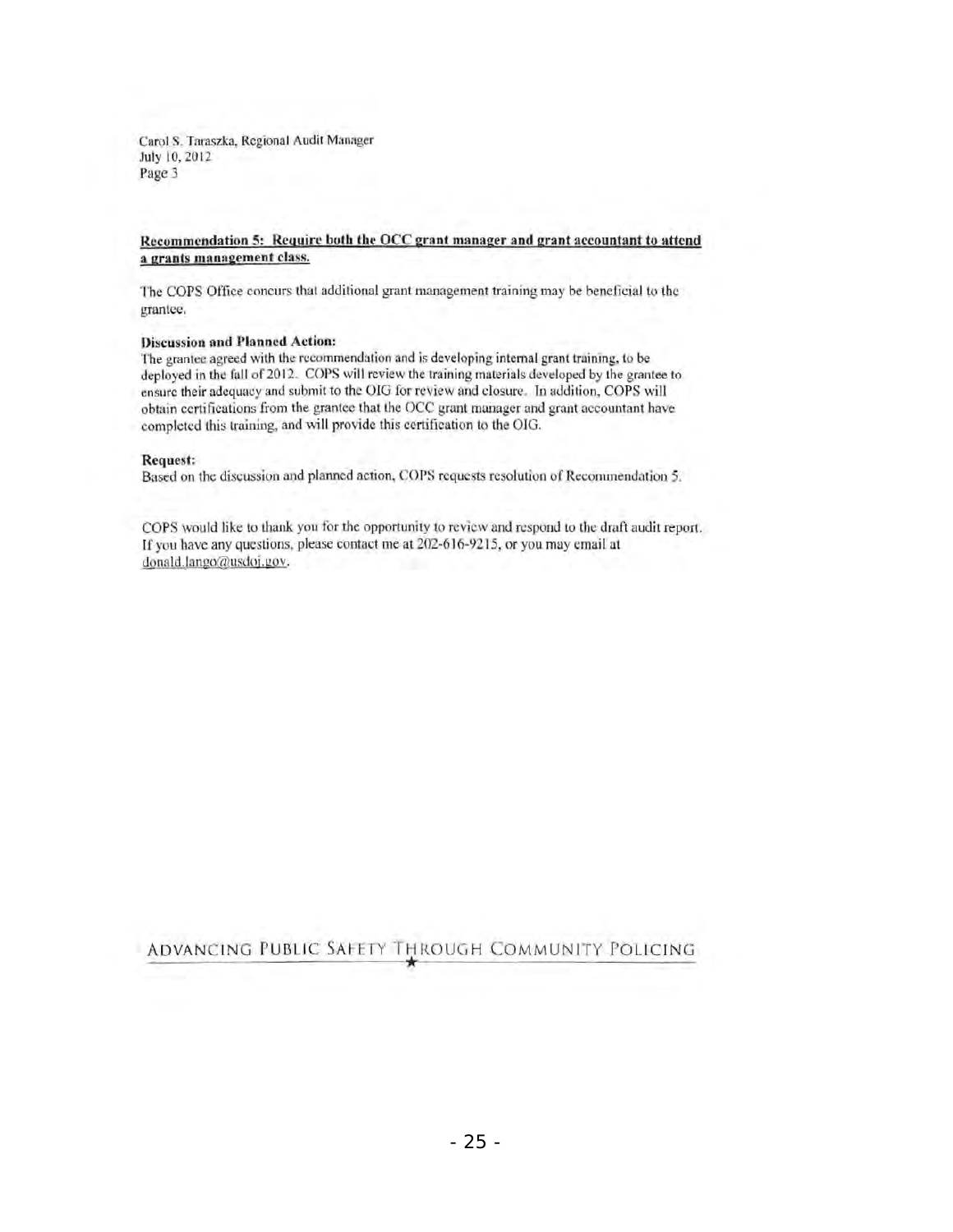# **OFFICE OF THE INSPECTOR GENERAL ANALYSIS AND SUMMARY OF ACTIONS NECESSARY TO CLOSE THE REPORT**

The OIG provided a draft of this audit report to the Office of Community Oriented Policing Services (COPS) and the Oakland Community College (OCC). OCC's response is incorporated in Appendix II of this final report, and COPS' response is incorporated in Appendix III. The following provides the OIG analysis of the response and summary of actions necessary to close the report.

### **Recommendation Number**

1. **Resolved.** Both OCC and COPS concurred with our recommendation appropriate and supported information. COPS stated that it will review supported information. to ensure that OCC establishes procedures to ensure future data submitted on grant applications is accurate and correctly based on OCC's written procedures, to ensure that future data submitted on grant applications is accurate and correctly based on appropriate and

 procedures implemented to ensure that future data submitted on grant This recommendation can be closed when we receive a copy of the applications is accurate and correctly based on appropriate and supported information.

2. **Resolved.** Both OCC and COPS concurred with our recommendation to ensure that OCC implements procedures to ensure that grant reimbursement requests are based on actual expenditures as recorded in the grant accounting records. COPS stated that it will review OCC's written procedures, to ensure that grant reimbursement requests are based on actual expenditures as recorded in the grant accounting records.

This recommendation can be closed when we receive a copy of the procedures implemented by OCC, once reviewed by COPS, to ensure that the OCC's grant reimbursement requests are based on actual expenditures as recorded in the grant accounting records.

 3. **Resolved.** Both OCC and COPS concurred with our recommendation to ensure that OCC implements procedures to ensure that FFRs accurately report grant-related expenditures posted to the grant accounting records during the reporting period. COPS stated that it will review OCC's written procedures, to ensure that FFRs accurately